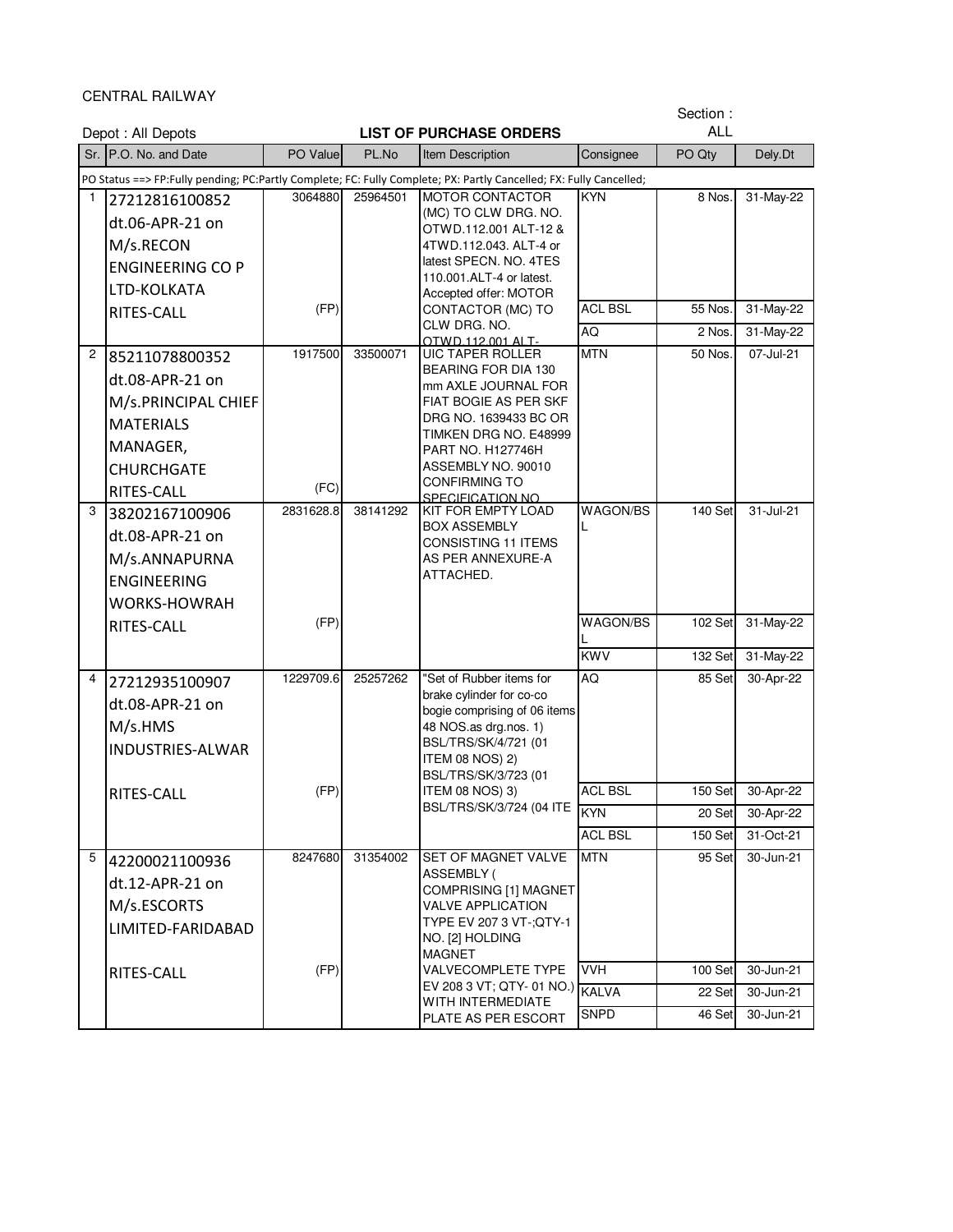| 6  | 36211906100940          | 4710088    | 46050103 | <b>25 KV EARTHING</b>                                | <b>WAGON/BS</b> | 136 Nos.  | 31-Oct-21   |
|----|-------------------------|------------|----------|------------------------------------------------------|-----------------|-----------|-------------|
|    | dt.12-APR-21 on         |            |          | /DISCHARGE ROD<br><b>ASSEMBLY AS PER RDSO</b>        |                 |           |             |
|    | M/s.UNIVERSAL           |            |          | SPECN.NO.ETI/OHE/51(9/                               |                 |           |             |
|    | <b>ENGINEERING</b>      |            |          | 87) WITH A & C SLIP                                  |                 |           |             |
|    | <b>ENTERPRISE-</b>      |            |          | NO.1. Firms offer:<br><b>DISCHARGE/EARTHING</b>      |                 |           |             |
|    | <b>HOWRAH</b>           |            |          | <b>ROD ASSEMBLY</b>                                  |                 |           |             |
|    | RITES-CALL              | (FP)       |          | COMPLETE FOR 25 KV                                   | WAGON/BS        | 136 Nos.  | 31-Mar-22   |
|    |                         |            |          | AC TRACTION AS PER<br>$\overline{O}$                 |                 |           |             |
| 7  | 27211028100966          | 671750.4   | 25607728 | Bolt for suspension tube M<br>36 X 110 MM TO CLW     | <b>KYN</b>      | 1500 Nos. | 31-May-22   |
|    | dt.15-APR-21 on         |            |          | DRG. NO. 4 TWD.095.089                               |                 |           |             |
|    | M/s.PIONEER NUTS        |            |          | ALT-3. Note:                                         |                 |           |             |
|    | AND BOLTS PVT. LTD.-    |            |          | MANUFACTURERs NAME<br>AND PROPERTY CLASS             |                 |           |             |
|    | LUDHIANA                |            |          | <b>MUST BE</b>                                       |                 |           |             |
|    | RITES-CALL              | (FX)       |          | EMBOSSED/INDENTED                                    | <b>ACL BSL</b>  | 1700 Nos. | 31-May-22   |
| 8  | 27213101100969          | 3010560    | 25018747 | SET OF AXLE BOX                                      | <b>ACL BSL</b>  | 8 Set     | 15-Jul-21   |
|    | dt.15-APR-21 on         |            |          | <b>BEARING COMPONENTS</b><br>FOR WAG-7 & WCAM-3      |                 |           |             |
|    | M/s.NATIONAL            |            |          | LOCOS AS PER SK. NO.                                 |                 |           |             |
|    | <b>ENGINEERING</b>      |            |          | ELW/BSL/SK.NO.8016 ALT-<br>1 SET CONSISTS OF 05      |                 |           |             |
|    | <b>INDUSTRIES LTD.-</b> |            |          | ITEMS = 52 NOS. Accepted                             |                 |           |             |
|    | <b>JAIPUR</b>           |            |          | offer: ROLLER BEARING                                |                 |           |             |
|    | RITES-CALL              | (FP)       |          | RB5020 TO NEI DRG. NO.<br><b>X-207 PART</b>          |                 |           |             |
| 9  | 38213431101014          | 786097.2   | 30051022 | PIN FOR BOLSTER                                      | <b>MTN</b>      | 4000 Nos  | 29-Oct-21   |
|    | dt.21-APR-21 on         |            |          | SPRING SUSPENSION TO<br>ICF DRG. NO. T-0-5-637,      |                 |           |             |
|    | M/s.ANNAPURNA           |            |          | ALT-P/12 and Central                                 |                 |           |             |
|    | <b>ENGINEERING</b>      |            |          | Railway Alt-A (for MPT                               |                 |           |             |
|    | WORKS-HOWRAH            |            |          | during manufacturing &<br>Testing) Material and      |                 |           |             |
|    | <b>RITES-CALL</b>       | (FP)       |          | specification as per Drg.                            | <b>PR</b>       | 350 Nos.  | 29-Oct-21   |
| 10 | 38203381101017          | 611670.7   | 33660487 | <b>EPOXY BASED</b>                                   | PR              | 2100 LTR  | 01-Oct-21   |
|    | dt.21-APR-21 on         |            |          | ELASTIFIED TOP COAT (2)<br><b>COMPONENTS) SHADE</b>  |                 |           |             |
|    | M/s.ADVANCE             |            |          | RAL-7012 FOR PAINTING                                |                 |           |             |
|    | PAINTS PRIVATE          |            |          | OF UNDERFRAME AND                                    |                 |           |             |
|    | LIMITED-MUMBAI          |            |          | INTERIOR OF COACHES<br>MDTS-094 REVISION 1           |                 |           |             |
|    | RITES-CALL              | (FP)       |          | WITH AMENDMENT SLIP                                  | <b>PR</b>       | 2200 LTR  | $01-Feb-22$ |
| 11 | 41202002100829          | 2344197.21 | 47413657 | Carbon brush for TM TAO-                             | <b>ACL BSL</b>  | 3000 Nos. | 31-May-21   |
|    | dt.05-APR-21 on         |            |          | 659 to RDSO Drg. No.<br>EL.BS.002 [MOD] Alt.- 3      |                 |           |             |
|    | M/s.MERSEN INDIA        |            |          | with RDSO Specification                              |                 |           |             |
|    | <b>PRIVATE LIMITED-</b> |            |          | No. ELRS/SPECN/CB/0027-                              |                 |           |             |
|    | <b>BANGALORE</b>        |            |          | Rev.- "O" or latest, firm offer<br>-CARBON BRUSH FOR |                 |           |             |
|    | RITES-CALL RITES-IC     | (PC)       |          | TM TAO-659 TO RDSO                                   | <b>ACL BSL</b>  | 2800 Nos. | 30-Sep-21   |
|    |                         |            |          | DRG. NO. EL.BS.                                      | <b>ACL BSL</b>  | 3034 Nos. | 30-Nov-21   |
|    |                         |            |          |                                                      | <b>KYN</b>      | 465 Nos.  | 31-May-21   |
|    |                         |            |          |                                                      | <b>KYN</b>      | 468 Nos.  | 30-Nov-21   |
|    | 12 18212123100848       | 1096810    | 16070124 | <b>WATER PUMP REPAIR</b>                             | <b>GPR PA</b>   | 10 Nos.   | 06-Dec-21   |
|    | dt.06-APR-21 on         |            |          | KIT CONSISTING OF 12<br><b>ITEMS. EMD</b>            |                 |           |             |
|    | M/s.ELIXIR              |            |          | DRG.NO.40000927 ALT.' b"                             |                 |           |             |
|    | <b>ENGINEERING-</b>     |            |          | OR LATEST ( DLW PART                                 |                 |           |             |
|    | <b>BANGALORE</b>        |            |          | NO 16070124) WITH ALL<br>PARTS DRAWINGS.             |                 |           |             |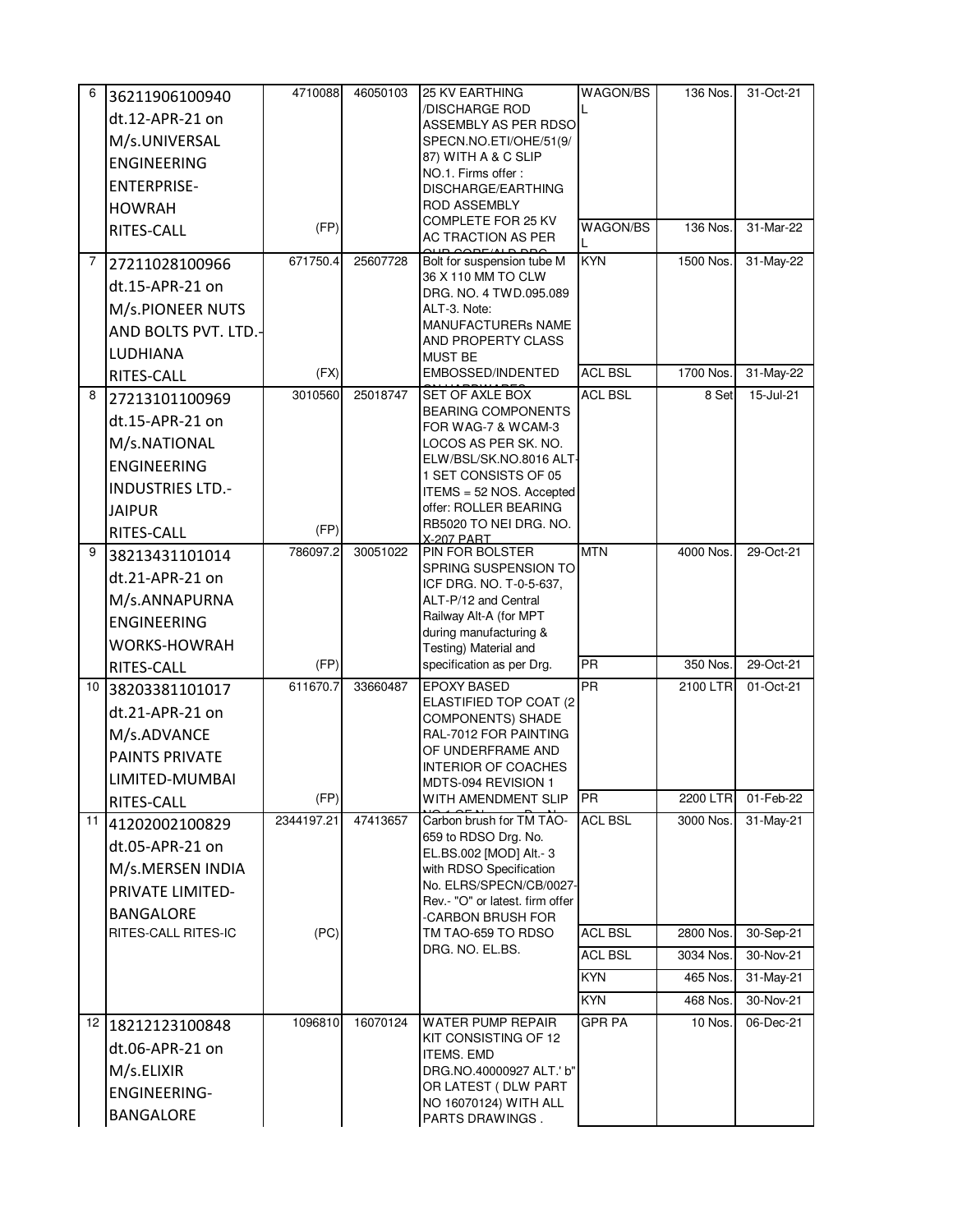|    | RITES-CALL              | (PC)       |          | SPECIFICATION NO EMS-                                       | <b>GPR PA</b>   | 25 Nos.              | 06-Dec-21 |
|----|-------------------------|------------|----------|-------------------------------------------------------------|-----------------|----------------------|-----------|
|    |                         |            |          | 628, EMS-870, EMS-864 &<br>MISC-397.                        | <b>DLS KYN</b>  | 10 Nos.              | 06-Dec-21 |
|    |                         |            |          |                                                             | <b>DLS KYN</b>  | 20 Nos.              | 06-Dec-21 |
| 13 | 27211021100975          | 3492538.56 | 25100348 | Hitachi Gear Case Assly. As                                 | <b>ACL BSL</b>  | 162 Nos.             | 30-Sep-21 |
|    | dt.16-APR-21 on         |            |          | Per CLW DRG. NO.<br>05/1/13/166 ALT.15 Specn                |                 |                      |           |
|    | M/s.B. B.               |            |          | NO ELW/BSL/M-119 ALT 3                                      |                 |                      |           |
|    | <b>ENGINEERING</b>      |            |          | Along with Boss and Spring                                  |                 |                      |           |
|    | WORKS-KANPUR            |            |          | Loaded Oil Cover.                                           |                 |                      |           |
|    | RITES-CALL              | (FP)       |          |                                                             |                 |                      |           |
|    | 14 38191080701035       | 24431938.9 | 38037350 | <b>AAR</b> approved Cartridge                               | <b>WAGON/BS</b> | 1069 Nos.            | 28-Feb-22 |
|    | dt.23-APR-21 on         |            |          | Taper Roller Bearing Class -<br>'E'[6 Inch X 11 Inch]       |                 |                      |           |
|    | M/s.TIMKEN INDIA        |            |          | complete for use on Freight                                 |                 |                      |           |
|    | LIMITED, KOLKATA        |            |          | Stock for Indian Railways                                   |                 |                      |           |
|    | RITES-CALL              | (FC)       |          | including four item as under.<br>i] End Cap and Cap Screws. | <b>KWV</b>      | 552 Nos.             | 28-Feb-22 |
|    | 15 80202240701068       | 1797461.9  | 80010349 | Gear case oil for application                               | <b>GPR PA</b>   | 1470 LTR             | 31-Jul-21 |
|    | dt.27-APR-21 on         |            |          | in HHP Locomotives, servo<br>syngear 460 RR of M/s          |                 |                      |           |
|    | M/s.INDIAN OIL          |            |          | IOCL, or Mobil SHC 634 of                                   |                 |                      |           |
|    | <b>CORPORATION LTD-</b> |            |          | M/s Exxon Mobil packed on                                   |                 |                      |           |
|    | <b>MUMBAI</b>           |            |          | 210/208 Itrs net in new.<br>Sound and non-returnable        |                 |                      |           |
|    | RITES-CALL              | (FP)       |          | steel drums. Accept                                         | AQ              | 1470 LTR             | 31-Jul-21 |
|    | 16 80212248101069       | 764522     | 80011731 | SHELL CORENA S2 P100                                        | <b>VVH</b>      | 1254 LTR             | 15-Jul-21 |
|    | dt.27-APR-21 on         |            |          | OF M/S. SHELL INDIA.                                        |                 |                      |           |
|    | M/s.UNITED SALES        |            |          |                                                             |                 |                      |           |
|    | <b>AND SERVICES-</b>    |            |          |                                                             |                 |                      |           |
|    | <b>KORBA</b>            |            |          |                                                             |                 |                      |           |
|    | <b>RITES-CALL</b>       | (FP)       |          |                                                             | <b>KALVA</b>    | 836 LTR              | 15-Jul-21 |
| 17 | 27213939101079          | 1212960    | 29508095 | SET OF MOVING COIL                                          | <b>KYN</b>      | 18 Set               | 31-May-22 |
|    | dt.28-APR-21 on         |            |          | <b>METERS FOR WAG-9</b><br>LOCO. COMPRISING OF              |                 |                      |           |
|    | M/s.GALAXY              |            |          | 03 ITEMS IN 12 NOS.                                         |                 |                      |           |
|    | <b>INSTRUMENT-</b>      |            |          | EACH SET AS PER<br>SKETCH NO.                               |                 |                      |           |
|    | <b>KOLKATA</b>          |            |          | ELS/AQ/WAG-9/SK. No.                                        |                 |                      |           |
|    | RITES-CALL              | (FP)       |          | 0035, REV.01. Accepted                                      | <b>AQ</b>       | $\overline{1}$ 2 Set | 31-May-22 |
| 18 | 38213370701081          | 72021300   | 33500071 | <b>UIC TAPER ROLLER</b>                                     | <b>MTN</b>      | 782 Nos.             | 29-Dec-21 |
|    | dt.29-APR-21 on         |            |          | BEARING FOR DIA 130<br>mm AXLE JOURNAL FOR                  |                 |                      |           |
|    | M/s.ICF Headquartes,    |            |          | FIAT BOGIE AS PER SKF                                       |                 |                      |           |
|    | Chennai                 |            |          | DRG. NO. 1639433 BC OR<br>TIMKEN DRG. NO. E48999            |                 |                      |           |
|    |                         |            |          | [H127746H - 90010] OR                                       |                 |                      |           |
|    | RITES-CALL              | (FP)       |          | EQUIVALENT                                                  | <b>MTN</b>      | 883 Nos.             | 29-Jul-23 |
|    |                         |            |          | <b>CONFORMING TO FIAT</b><br>SPECIFICATION NO.              | <b>PR</b>       | 81 Nos               | 29-Dec-21 |
|    |                         |            |          | 17.56                                                       | <b>PR</b>       | 132 Nos.             | 29-Jul-23 |
| 19 | 80213001201085          | 13337520   | 92111002 | <b>HIGH SPEED DIESEL OIL</b>                                | <b>MTN</b>      | 36000 LTR            | 31-Mar-23 |
|    | dt.29-APR-21 on         |            |          | [HSD] CONFIRMING TO<br>IS:1460 [LATEST                      |                 |                      |           |
|    | M/s.INDIAN OIL          |            |          | REVISION]. NOTE: The                                        |                 |                      |           |
|    | <b>CORPORATION LTD-</b> |            |          | supply of products will be<br>subject to                    |                 |                      |           |
|    | <b>MUMBAI</b>           |            |          | deviations/relaxations as                                   |                 |                      |           |
|    | RITES-CALL              | (FP)       |          | may be authorised by<br>MODONO L <sub>2</sub>               | <b>PR</b>       | 36000 LTR            | 31-Mar-22 |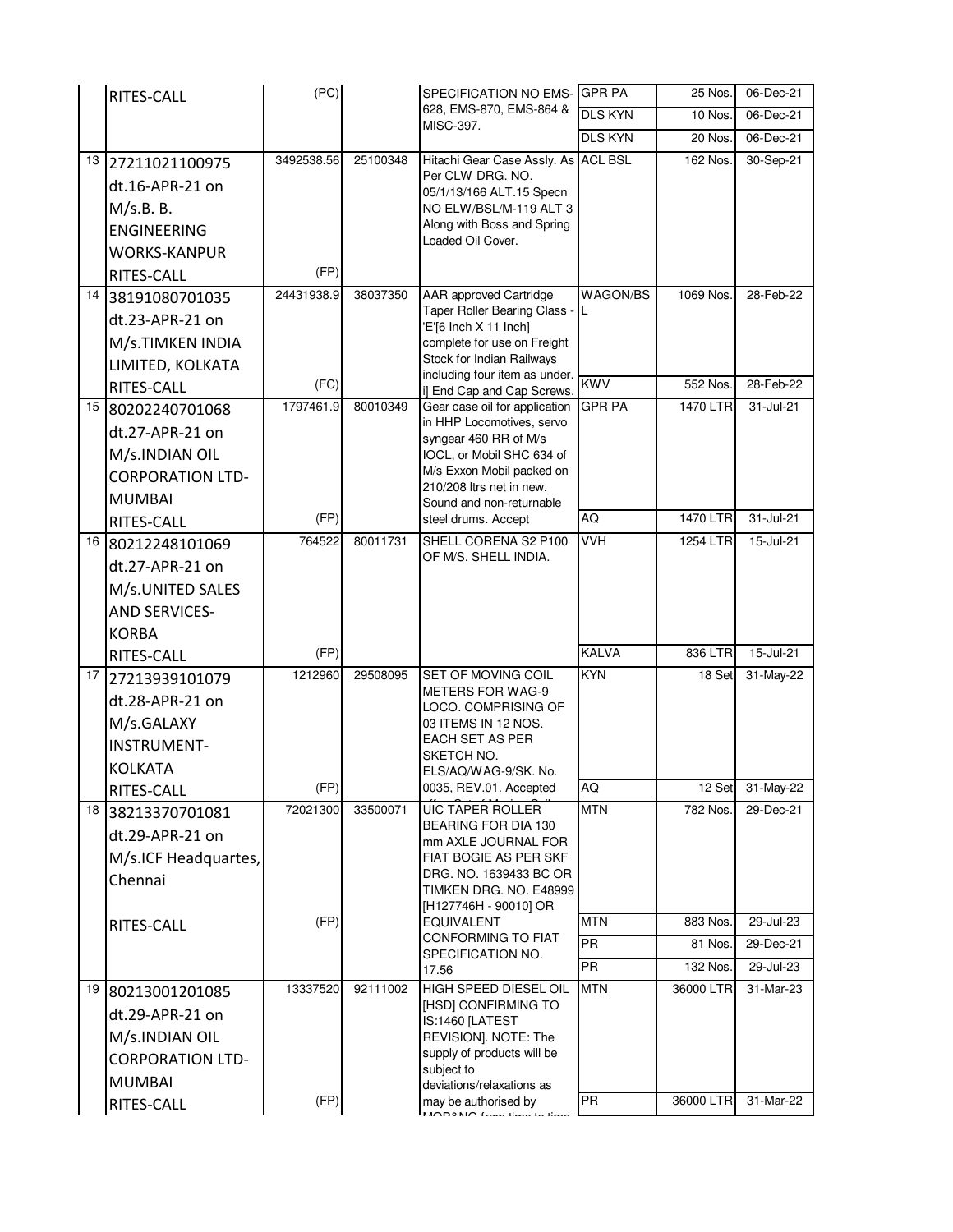|    |                          |            |          | MUP&NG Trom time to time.<br>However, a               | <b>PR</b>      | 132000 LTRI         | 31-Mar-23 |
|----|--------------------------|------------|----------|-------------------------------------------------------|----------------|---------------------|-----------|
| 20 | 80213001201087           | 2391480    | 92111002 | <b>HIGH SPEED DIESEL OIL</b>                          | <b>ACL BSL</b> | 36000 LTR           | 31-Mar-23 |
|    | dt.29-APR-21 on          |            |          | [HSD] CONFIRMING TO                                   |                |                     |           |
|    | M/s.BHARAT               |            |          | IS:1460 [LATEST<br>REVISION]. NOTE: The               |                |                     |           |
|    | PETROLEUM                |            |          | supply of products will be                            |                |                     |           |
|    | <b>CORPORATION LTD.-</b> |            |          | subject to<br>deviations/relaxations as               |                |                     |           |
|    | <b>MUMBAI</b>            |            |          | may be authorised by                                  |                |                     |           |
|    | <b>RITES-CALL</b>        | (FP)       |          | MOP&NG from time to time.                             |                |                     |           |
| 21 | 85211075800336           | 824080     | 75403043 | However, a<br><b>VINYL COATED</b>                     | <b>MTN</b>     | 8000 MTR            | 04-Jul-21 |
|    | dt.05-APR-21 on          |            |          | <b>UPHOLSTERY FABRIC</b>                              |                |                     |           |
|    | M/s.PCMM, Modern         |            |          | [LEATHER LIKE] AGAINST<br>RDSO SPECN. NO.             |                |                     |           |
|    | Coach Factory,           |            |          | RDSO/2008/CG-07 WITH                                  |                |                     |           |
|    | Raebareli                |            |          | AMENDMENT SLIP NO. 03<br>OF APRIL 2015 AND            |                |                     |           |
|    | RITES-CALL               | (PC)       |          | CORRIGENDUM NO. 1.                                    |                |                     |           |
| 22 | 27211194100978           | 2189856.48 | 25949482 | <b>GEAR CASE ASSEMBLY</b>                             | <b>ACL BSL</b> | 100 Nos.            | 31-Jul-22 |
|    | dt.19-APR-21 on          |            |          | FOR TM TAO-659 WITH                                   |                |                     |           |
|    | M/s.RAZZLAKSHMI          |            |          | TAPER ROLLER BEARING<br>[TAOCHI] AS PER DRG.          |                |                     |           |
|    | <b>ENTERPRISE-</b>       |            |          | NO. ELW/BSL/0/150-064,                                |                |                     |           |
|    | <b>HOWRAH</b>            |            |          | REF.1 TO 50, Alt.1 or latest.<br>Accepted offer: GEAR |                |                     |           |
|    | RITES-CALL               | (FP)       |          | <b>CASE ASSEMBLY FOR TM</b>                           |                |                     |           |
| 23 | 42211435100979           | 1118592.8  | 31337016 | MMI CAB CONTROL                                       | <b>SNPD</b>    | $\overline{3}$ Nos. | 30-Nov-21 |
|    | dt.19-APR-21 on          |            |          | PANEL FOR GP 194 /<br><b>MRVC EMU AC-DC</b>           |                |                     |           |
|    | M/s.PT                   |            |          | RAKES COMPATIBLE                                      |                |                     |           |
|    | <b>COMMUNICATION</b>     |            |          | FOR PIS SYSTEM OF AC-                                 |                |                     |           |
|    | <b>SYSTEMS PRIVATE</b>   |            |          | DC SIEMENS EMU RAKE.                                  |                |                     |           |
|    | LIMITED-GAUTAM           |            |          |                                                       |                |                     |           |
|    | <b>BUDDHA NAGAR</b>      |            |          |                                                       |                |                     |           |
|    | <b>RITES-CALL</b>        | (FP)       |          |                                                       | <b>KALVA</b>   | 8 Nos.              | 26-Jul-21 |
|    |                          |            |          |                                                       | <b>VVH</b>     | 2 Nos.              | 30-Nov-21 |
| 24 | 38213370901000           | 7670000    | 33500071 | <b>UIC TAPER ROLLER</b>                               | <b>MTN</b>     | 200 Nos             | 09-Jun-21 |
|    | dt.21-APR-21 on          |            |          | BEARING FOR DIA 130<br>mm AXLE JOURNAL FOR            |                |                     |           |
|    | M/s.ICF Headquartes,     |            |          | FIAT BOGIE AS PER SKF                                 |                |                     |           |
|    | Chennai                  |            |          | DRG. NO. 1639433 BC OR<br>TIMKEN DRG. NO. E48999      |                |                     |           |
|    |                          |            |          | [H127746H - 90010] OR                                 |                |                     |           |
|    | RITES-CALL               | (FP)       |          | <b>EQUIVALENT</b>                                     |                |                     |           |
|    | 25 88211002800061        | 1075199.4  | 38130026 | <b>DRAFT GEAR</b>                                     | <b>KWV</b>     | 20 Nos.             | 31-May-21 |
|    | dt.22-APR-21 on          |            |          | <b>ARRANGEMENT TO</b><br>RDSO'S DRG. NO. WD-          |                |                     |           |
|    | M/s.CONTROLLER OF        |            |          | 81010-S-03, ITEM NO.19,                               |                |                     |           |
|    | STORES,                  |            |          | ALT-10 OR LATEST.<br>MATERIAL AND SPECN.              |                |                     |           |
|    | Secunderabad             |            |          | AS PER RDSO                                           |                |                     |           |
|    | RITES-CALL               | (FC)       |          | SPECIFICATION NO. WD-                                 |                |                     |           |

71-BD-15 OF NOV-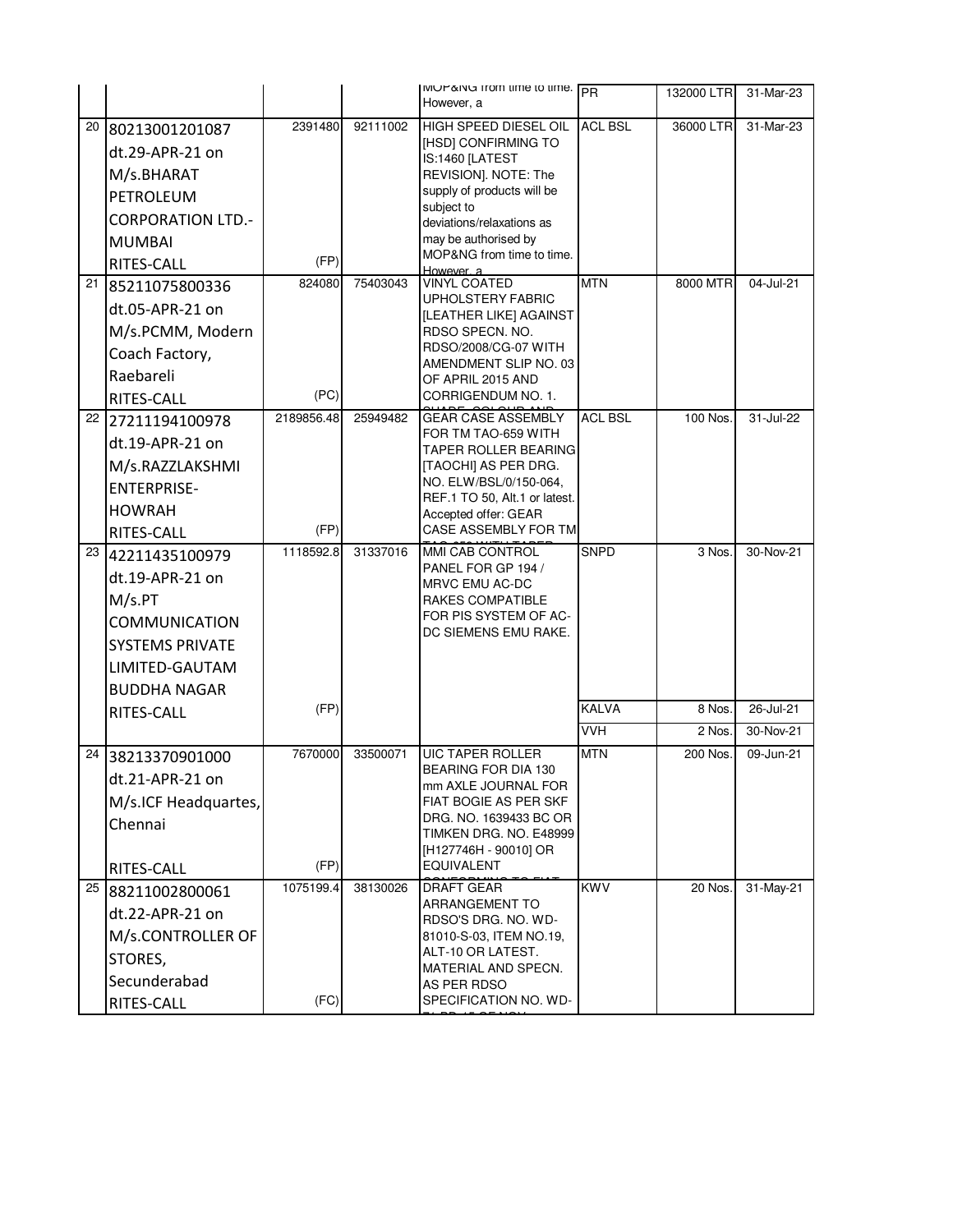|                 | 26 42201209101048        | 4368000    | 31927154 | <b>DIRECT AIR OPERATED</b>                               | <b>MTN</b>     | 6 Nos.      | 30-Jul-21 |
|-----------------|--------------------------|------------|----------|----------------------------------------------------------|----------------|-------------|-----------|
|                 | dt.24-APR-21 on          |            |          | PANTOGRAPH TYPE WBL                                      |                |             |           |
|                 | M/s.SCHUNK METAL         |            |          | 23.03 FOR HIGH SPEED<br>AC/DC SIEMENS/RETRO              |                |             |           |
|                 | AND CARBON (INDIA)       |            |          | RAKES WITH MODIFIED                                      |                |             |           |
|                 | PRIVATE LIMITED-         |            |          | PANTO PAN OF SIZE                                        |                |             |           |
|                 | <b>BANGALORE</b>         |            |          | 1800MM LENGTH AND<br>ROCKER BOX ASSEMBLY                 |                |             |           |
|                 |                          |            |          | WITH METALIZED                                           |                |             |           |
|                 |                          | (FP)       |          | CARBON STRIP TO                                          | <b>KALVA</b>   | 4 Nos.      | 30-Jul-21 |
|                 | RITES-CALL               | 889004.85  | 80036028 | APPROVED GR<br>EXXON ARAPEN RB-320                       | <b>PR</b>      |             | 31-Mar-22 |
| 27              | 80214450101060           |            |          | <b>GREASE for TRACTION</b>                               |                | 152.36 Kgs. |           |
|                 | dt.27-APR-21 on          |            |          | <b>MOTOR ROLLER</b>                                      |                |             |           |
|                 | M/s.NIS MARKETING        |            |          | SUSPENSION BEARING of                                    |                |             |           |
|                 | PVT LTD-NEW DELHI        |            |          | HHP LOCOS, Packed in<br>400 LBS (Approx. 184.44          |                |             |           |
|                 |                          |            |          | Kgs.) Non returnable                                     |                |             |           |
|                 | RITES-CALL               | (FP)       |          | Drums.                                                   | <b>GPR PA</b>  | 578.5 Kgs.  | 31-Mar-22 |
|                 |                          |            |          |                                                          | <b>DLS KYN</b> | 362.6 Kgs.  | 31-Mar-22 |
|                 | 28 75214001101063        | 4366000    | 77030230 | Enamel Gentian Blue shade                                | <b>KWV</b>     | 20000 LTR   | 31-Mar-22 |
|                 | dt.27-APR-21 on          |            |          | RAL-5010 packed in new<br>steel drums plain (Non-        |                |             |           |
|                 | M/s.PUSHKER PAINT        |            |          | returnable) 20 Ltrs capacity.                            |                |             |           |
|                 | <b>INDUSTRIES-</b>       |            |          | Confirming to IS:8662/2004                               |                |             |           |
|                 | <b>LUCKNOW</b>           |            |          | (second Rev.) with<br>additional requirement of          |                |             |           |
|                 | RITES-CALL               | (FP)       |          | ICF/MD/Spec.045 issue s                                  | <b>KWV</b>     | 20000 LTR   | 30-May-22 |
| 29              | 27211372101083           | 2940000    | 25708016 | <b>B.L. SWITCH BOX</b>                                   | <b>ACL BSL</b> | 35 Nos.     | 30-Jun-22 |
|                 | dt.29-APR-21 on          |            |          | <b>COMPLETE SUITABLE</b>                                 |                |             |           |
|                 | M/s.MAA LAXMI            |            |          | FOR 25KV, AC LOCO<br>WITH SIEMENS MAKE                   |                |             |           |
|                 |                          |            |          | PROGRAMME SWITCH                                         |                |             |           |
|                 | <b>INDUSTRY-HOWRAH</b>   |            |          | AND LIMIT SWITCHES AS                                    |                |             |           |
|                 |                          | (FP)       |          | PER CLW SPECN. NO.                                       | <b>ACL BSL</b> | 35 Nos.     | 30-Sep-22 |
|                 | RITES-CALL               |            |          | CLW/ES/S-31/C or latest.<br><b>HIGH SPEED DIESEL OIL</b> | <b>KWV</b>     |             |           |
| 30 <sub>1</sub> | 80213001201088           | 4786560    | 92111002 | [HSD] CONFIRMING TO                                      |                | 12000 LTR   | 31-Mar-22 |
|                 | dt.29-APR-21 on          |            |          | IS:1460 [LATEST                                          |                |             |           |
|                 | M/s.BHARAT               |            |          | REVISION]. NOTE: The                                     |                |             |           |
|                 | PETROLEUM                |            |          | supply of products will be<br>subject to                 |                |             |           |
|                 | <b>CORPORATION LTD.-</b> |            |          | deviations/relaxations as                                |                |             |           |
|                 | <b>MUMBAI</b>            |            |          | may be authorised by                                     |                |             |           |
|                 | RITES-CALL               | (FP)       |          | MOP&NG from time to time.<br>However a                   | <b>KWV</b>     | 60000 LTR   | 31-Mar-23 |
| 31              | 75211075100872           | 2945577.36 | 76115562 | COPPER COATED MILD                                       | <b>MMR</b>     | 18911 Kgs.  | 15-Jul-21 |
|                 | dt.08-APR-21 on          |            |          | STEEL WIRE 4MM DIA<br>CLASS W-1 WITH                     |                |             |           |
|                 | M/s.D AND H INDIA        |            |          | <b>COMBINATION OF</b>                                    |                |             |           |
|                 | LIMITED-INDORE           |            |          | AGGLOMERATED SAW                                         |                |             |           |
|                 | RITES-CALL RITES-IC      | (PC)       |          | FLUX CLASS F-1 AS PER<br>IRS CLASS M: 39-01              | <b>MMR</b>     | 18911 Kgs.  | 31-Dec-21 |
|                 | 32 80193799700885        | 17436907.2 | 80014318 | Crane case Lube Oil (for                                 | <b>GPR PA</b>  | 144000 LTR  | 30-Sep-21 |
|                 | dt.08-APR-21 on          |            |          | Diesel Locos) confirming to                              |                |             |           |
|                 | M/s.HINDUSTAN            |            |          | relevant specifications as<br>approved by RDSO. At       |                |             |           |
|                 | PETROLEUM                |            |          | present following brands of                              |                |             |           |
|                 |                          |            |          | multigrade oil are approved                              |                |             |           |
|                 | CORPORATION              |            |          | by RDSO for regular and<br>unrestricted use f            |                |             |           |
|                 | LIMITED-MUMBAI           |            |          |                                                          |                |             |           |
|                 | RITES-CALL               | (PC)       |          |                                                          | <b>DLS KYN</b> | 40000 LTR   | 30-Sep-21 |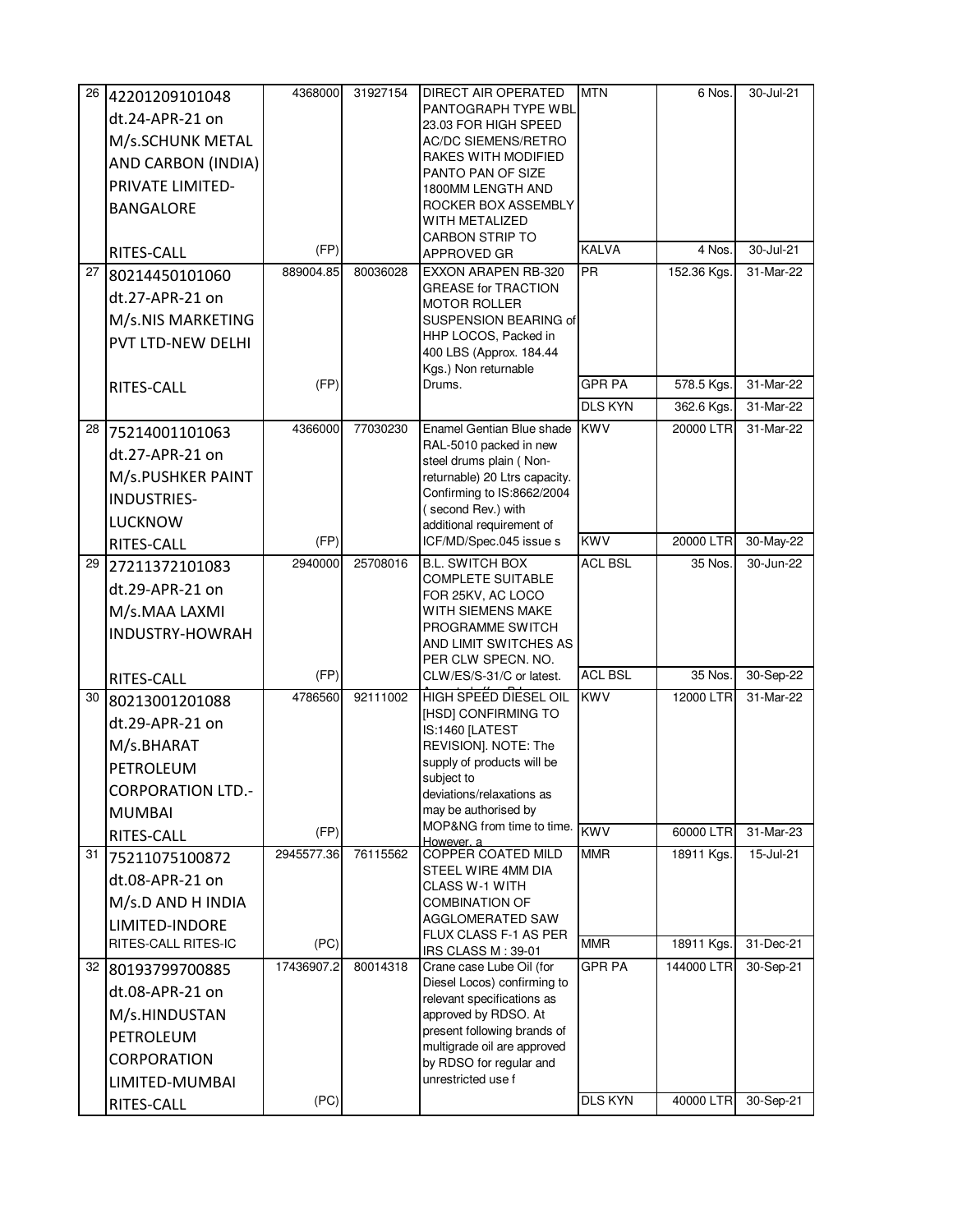|      | 33 27212903100887        | 2298240    | 25949690 | <b>SET OF MACHINED</b>                                        | <b>KYN</b>               | 1 Set               | 31-May-22 |
|------|--------------------------|------------|----------|---------------------------------------------------------------|--------------------------|---------------------|-----------|
|      | dt.08-APR-21 on          |            |          | ITEMS FOR T.M. TAO-659<br>A1 COMPRISING OF 08                 |                          |                     |           |
|      | M/s.SPECIAL              |            |          | ITEMS 18 NOS. AS PER                                          |                          |                     |           |
|      | <b>ENGINEERING</b>       |            |          | SK.NO. BSL/ELW/SK.NO.                                         |                          |                     |           |
|      | <b>SERVICES LIMITED-</b> |            |          | 6002 ALT-2.                                                   |                          |                     |           |
|      | <b>KOLKATA</b>           |            |          |                                                               |                          |                     |           |
|      | RITES-CALL               | (FP)       |          |                                                               | <b>ACL BSL</b>           | 37 Set              | 31-May-22 |
|      | 34 90210699100932        | 1840800    | 90723491 | M.S.ROUND BARS 25 MM                                          | <b>MMR</b>               | 30000 Kgs.          | 12-Aug-21 |
|      | dt.12-APR-21 on          |            |          | <b>DIA CLASS III</b><br><b>CONFORMING TO</b>                  |                          |                     |           |
|      | M/s.RASSI IRON AND       |            |          | IS:1875/1992 OR LATEST                                        |                          |                     |           |
|      | <b>STEEL PRIVATE</b>     |            |          | IN LENGTH OF 3 TO 5                                           |                          |                     |           |
|      | LIMITED-KOLKATA          |            |          | MTRS.                                                         |                          |                     |           |
|      |                          |            |          |                                                               |                          |                     |           |
|      | RITES-CALL               | (FP)       |          |                                                               |                          |                     |           |
|      | 35 75211019100949        | 670509.63  | 77032500 | <b>Enamel Synthetic Exterior</b><br>Brushing/Finishing        | <b>ACL BSL</b>           | 1044 LTR            | 28-Feb-22 |
|      | dt.15-APR-21 on          |            |          | GOLDEN YELLOW to ICF                                          |                          |                     |           |
|      | M/s.RAHUL PAINTS-        |            |          | Specification No.                                             |                          |                     |           |
|      | <b>LUCKNOW</b>           |            |          | ICF/MD/Spec-045 Issue<br>Status-02 Rev-03 and                 |                          |                     |           |
|      | RITES-CALL               | (FP)       |          | IS:8662/2004, 2nd Revision                                    | <b>ACL BSL</b>           | 1044 LTR            | 30-Apr-22 |
|      |                          |            |          | (Reaffirmed 2019) except<br>clause C-3, ISC Shad              | <b>PUNE</b>              | 1963 LTR            | 30-Apr-22 |
|      |                          |            |          |                                                               | <b>PUNE</b>              | 1962 LTR            | 28-Feb-22 |
| 36   | 56211063100482           | 638400     | 23890101 | SET OF CONTACT (FIXED<br>& MOBILE) SILVER                     | <b>ACL BSL</b>           | $\overline{20}$ Set | 03-Jun-21 |
|      | dt.18-APR-21 on          |            |          | TIPPED FOR EP                                                 |                          |                     |           |
|      | M/s.BHOPAL               |            |          | CONTACTOR TYPE TCP-                                           |                          |                     |           |
|      | <b>ELECTRICAL</b>        |            |          | 3421-25 M COMPRISING<br>OF 2 ITEMS 12 NOS. AS                 |                          |                     |           |
|      | <b>INSULATION PVT.</b>   |            |          | PER SKETCH                                                    |                          |                     |           |
|      | LTD.-BHOPAL              |            |          | NO.BSL/ELW/SK NO.9014<br>ALT-2 Firm's make- BEIL.             |                          |                     |           |
|      | RITES-CALL               | (FP)       |          |                                                               |                          |                     |           |
| 37 I | 38213489101006           | 1836800    | 38130026 | <b>DRAFT GEAR</b><br><b>ARRANGEMENT TO</b>                    | <b>KWV</b>               | 40 Nos.             | 25-May-21 |
|      | dt.21-APR-21 on          |            |          | RDSO'S DRG. NO. WD-                                           |                          |                     |           |
|      | M/s.RANEKA               |            |          | 81010-S-03, ITEM NO.19,                                       |                          |                     |           |
|      | <b>INDUSTRIES LTD.-</b>  |            |          | ALT-11. MATERIAL AND<br>SPECN. AS PER RDSO                    |                          |                     |           |
|      | PITHAMPUR(DIST)DH        |            |          | SPECIFICATION NO. WD-                                         |                          |                     |           |
|      | AR                       |            |          | 71-BD-15, REV-1.                                              |                          |                     |           |
|      | RITES-CALL               | (FP)       |          |                                                               |                          |                     |           |
| 38   | 38181080701034           | 7400420.74 | 38037350 | <b>AAR</b> approved Cartridge<br>Taper Roller Bearing Class - | $AMM-D(S)$<br><b>BSL</b> | 491 Nos.            | 28-Feb-22 |
|      | dt.23-APR-21 on          |            |          | 'E'[6 Inch X 11 Inch]                                         |                          |                     |           |
|      | M/s.TIMKEN INDIA         |            |          | complete for use on Freight                                   |                          |                     |           |
|      | LIMITED, KOLKATA         |            |          | Stock for Indian Railways<br>including four item as under.    |                          |                     |           |
|      | RITES-CALL               | (FC)       |          | i] End Cap and Cap Screws.                                    |                          |                     |           |
| 39   | 80203187101049           | 1726843.86 | 80090280 | <b>INHIBITED MINERAL</b><br>INSULATING                        | <b>KYN</b>               | 7560 LTR            | 30-Jun-21 |
|      | dt.24-APR-21 on          |            |          | TRANSFORMER OIL AS                                            |                          |                     |           |
|      | M/s.BHARAT               |            |          | PER IS: 335:2018 AND<br>RAILWAYS                              |                          |                     |           |
|      | PETROLEUM                |            |          | <b>REQUIREMENT AS PER</b>                                     |                          |                     |           |
|      | <b>CORPORATION LTD.-</b> |            |          | RDSO LETTER NO.TI/ PSI/                                       |                          |                     |           |
|      | <b>MUMBAI</b>            |            |          | INSOIL/POLICY/19/01-18<br>DATED 26.07.2019 Make               |                          |                     |           |
|      | RITES-CALL               | (FP)       |          | :MAK HIVOLTOL X                                               | <b>ACL BSL</b>           | 3990 LTR            | 30-Jun-21 |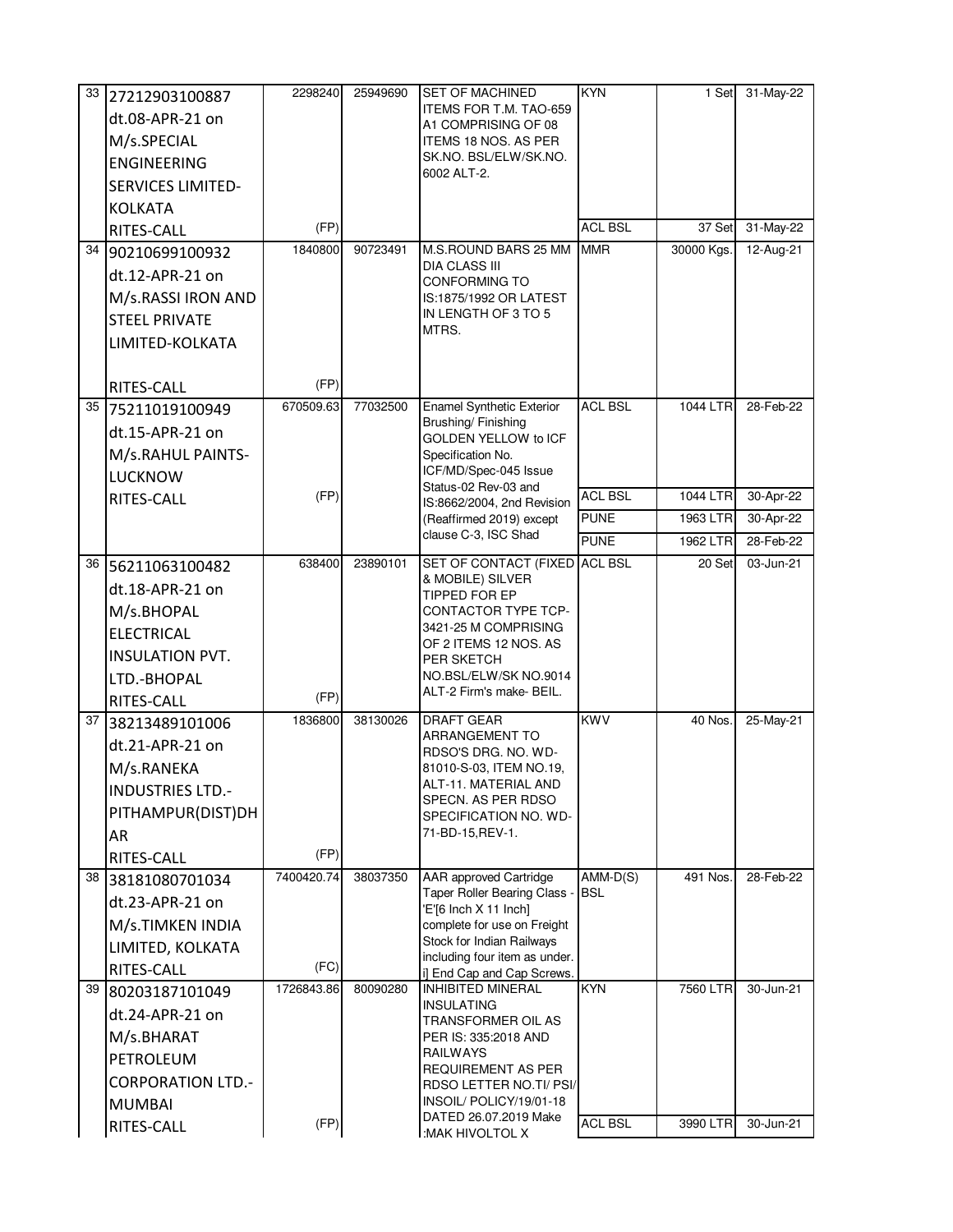|    |                                                                                                              |                 |          |                                                                                                                                                                                                                            | <b>KALVA</b>   | 6720 LTR  | 30-Jun-21   |
|----|--------------------------------------------------------------------------------------------------------------|-----------------|----------|----------------------------------------------------------------------------------------------------------------------------------------------------------------------------------------------------------------------------|----------------|-----------|-------------|
|    |                                                                                                              |                 |          |                                                                                                                                                                                                                            | AQ             | 4830 LTR  | 30-Jun-21   |
|    |                                                                                                              |                 |          |                                                                                                                                                                                                                            |                |           |             |
| 40 | 80193150701065<br>dt.27-APR-21 on<br>M/s.INDIAN OIL<br><b>CORPORATION LTD-</b><br><b>MUMBAI</b>              | 4949010.86      | 80034810 | Grease for Application on<br>Axle Box Cylindrical Roller<br>Bearing of ALCo Diesel<br>Locos: SERVOGEM RR-3<br>(IOC) BALMEROL MULTI-<br>GREASE LL-3 (BL & CO.)/<br>MAK RR GREASE-3                                          | <b>MTN</b>     | 7444 Kgs. | 31-Jul-21   |
|    | RITES-CALL                                                                                                   | (PC)            |          | (BPC)/Lithon-RR3(HPC)                                                                                                                                                                                                      | <b>KYN</b>     | 2002 Kgs. | 31-Jul-21   |
|    |                                                                                                              |                 |          | Conforming to RDSO                                                                                                                                                                                                         | VVH            | 1638 Kgs. | 31-Jul-21   |
|    |                                                                                                              |                 |          |                                                                                                                                                                                                                            | <b>PR</b>      | 1456 Kgs. | 31-Jul-21   |
|    |                                                                                                              |                 |          |                                                                                                                                                                                                                            | <b>ACL BSL</b> | 4368 Kgs. | 31-Jul-21   |
|    |                                                                                                              |                 |          |                                                                                                                                                                                                                            | <b>CLA</b>     | 364 Kgs.  | 31-Jul-21   |
|    |                                                                                                              |                 |          |                                                                                                                                                                                                                            | <b>KALVA</b>   | 910 Kgs.  | 31-Jul-21   |
|    |                                                                                                              |                 |          |                                                                                                                                                                                                                            | <b>DLS KYN</b> | 182 Kgs.  | 31-Jul-21   |
|    |                                                                                                              |                 |          |                                                                                                                                                                                                                            | AQ             | 2002 Kgs. | 31-Jul-21   |
|    |                                                                                                              |                 |          |                                                                                                                                                                                                                            | <b>SNPD</b>    | 3094 Kgs. | 31-Jul-21   |
|    |                                                                                                              |                 |          |                                                                                                                                                                                                                            | <b>PUNE</b>    | 364 Kgs.  | 31-Jul-21   |
|    |                                                                                                              |                 |          |                                                                                                                                                                                                                            | <b>BB</b>      | 546 Kgs.  | 31-Jul-21   |
| 41 | 38213370100822<br>dt.02-APR-21 on<br>M/s.SKF INDIA LTD-<br><b>GURGAON</b>                                    | 4678700         | 33500071 | <b>UIC TAPER ROLLER</b><br>BEARING FOR DIA 130<br>mm AXLE JOURNAL FOR<br>FIAT BOGIE AS PER SKF<br>DRG. NO. 1639433 BC OR                                                                                                   | <b>MTN</b>     | 100 Nos.  | 02-Jun-21   |
|    | RITES-CALL RITES-IC                                                                                          | (PC)            |          | TIMKEN DRG. NO. E48999<br>[H127746H - 90010] OR                                                                                                                                                                            | <b>MTN</b>     | 30 Nos.   | 30-Jun-21   |
|    | 42 27212444100828<br>dt.05-APR-21 on<br>M/s.RESITECH<br><b>ELECTRICALS</b><br>PVT.LTD.-KOLKATA<br>RITES-CALL | 2354100<br>(FP) | 25960222 | Permanent Field Diverter<br>(RPS) Resistor for WAG-<br>5/WAG-7 & WAP- 4/6 Loco<br>(Punched Grid design) as<br>per CLW Specn.<br>CLW/ES/R-39, ALT-D or<br>latest.                                                           | <b>ACL BSL</b> | 7 Set     | 30-Apr-22   |
|    | 43 81204095200843<br>dt.05-APR-21 on<br>M/s.AMTEX SAFETY<br>SYSTEMS-DELHI                                    | 2627865.9       | 86014511 | <b>ISI MARKED PORTABLE</b><br><b>FIRE EXTINGUISHER</b><br><b>DESCRIPTION AND</b><br>SPECIFICATION AS PER<br><b>GEM CONTRACT NO.</b>                                                                                        | CRD            | 545 Nos.  | 30-Jun-21   |
|    | RITES-CALL                                                                                                   | (FP)            |          | GEMC-511687734867677<br>DATED 30.03.21                                                                                                                                                                                     | CRD            | 500 Nos.  | 15-Jul-21   |
|    |                                                                                                              |                 |          |                                                                                                                                                                                                                            | CRD            | 500 Nos.  | 31-Aug-21   |
|    |                                                                                                              |                 |          |                                                                                                                                                                                                                            | CRD            | 500 Nos.  | $15-Ort-21$ |
|    | 44 27211042100844<br>dt.05-APR-21 on<br>M/s.S.N.ENTERPRISE<br>S-BHOPAL                                       | 658089.6        | 24940010 | SET OF COVERS FOR TM KYN<br>HS-15250A COMPRISING<br>OF 4 ITEMS = 09 NOS. AS<br>PER SKETCH<br>NO.BSL/ELW/SK. NO.<br>6023 ALT-4.                                                                                             |                | 4 Set     | 30-Apr-22   |
|    | RITES-CALL                                                                                                   | (FP)            |          |                                                                                                                                                                                                                            | <b>ACL BSL</b> | 80 Set    | 30-Apr-22   |
|    | 45 41211833100933<br>dt.12-APR-21 on<br>M/s.ALSTONE<br><b>INDUSTRIES PRIVATE</b><br>LIMITED-NEW DELHI        | 1055494.68      | 41134771 | Multipurpose Silicone<br>Sealant (Clear) in a Tube of<br>200-300ml.with following<br>properties. 1. Colour: Clear<br>Transparent .2. Tack free<br>Time: 10.25Minutes.<br>3.Durometer Hardness: 20-<br>30 Point Shore 'A' 4 | LTT            | 1250 Nos. | 11-Jul-21   |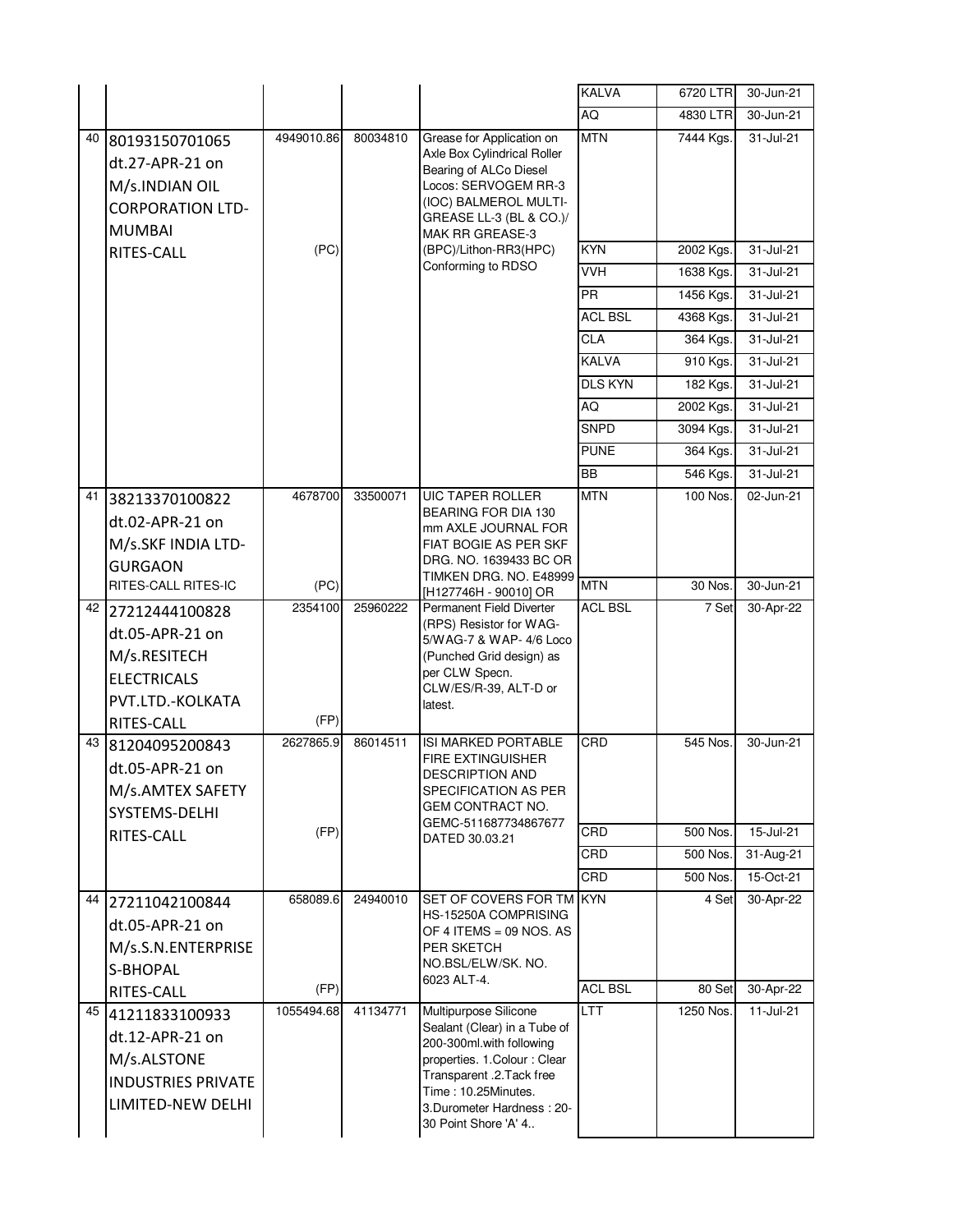|    | RITES-CALL RITES-IC        | (PC)       |          |                                                        | <b>MTN</b>     | 1624 Nos.  | 11-Jul-21 |
|----|----------------------------|------------|----------|--------------------------------------------------------|----------------|------------|-----------|
|    |                            |            |          |                                                        | VVH            | 287 Nos.   | 11-Jul-21 |
|    |                            |            |          |                                                        | AQ             | 3695 Nos.  | 11-Jul-21 |
|    |                            |            |          |                                                        | WB             | 1105 Nos.  | 11-Jul-21 |
|    |                            |            |          |                                                        | <b>WB</b>      | 1000 Nos.  | 30-Nov-21 |
| 46 | 81202302100999             | 801920     | 83055563 | Exercise Book - 3 QUIRES                               | <b>STY</b>     | 14000 Nos. | 30-Jun-21 |
|    | dt.20-APR-21 on            |            |          | (HARD BOUND) SIZE                                      |                |            |           |
|    | M/s.SHAHDARA               |            |          | 229MM X 324 MM (C 4) AS<br>PER IS 5195/1969,           |                |            |           |
|    | <b>STATIONERY</b>          |            |          | CREAMWOVE PAPER OF                                     |                |            |           |
|    | SUPPLIERS-DELHI            |            |          | MINIMUM 60 GSM AS PER<br>IS 1848/1991, RULING TO       |                |            |           |
|    | RITES-CALL                 | (FP)       |          | BE DONE IN BLUE                                        | <b>PUNE</b>    | 2000 Nos.  | 30-Jun-21 |
| 47 | 81200002101002             | 2762970    | 85151221 | Cylindrical Roller Bearing for MTN                     |                | 19 Nos.    | 30-Nov-21 |
|    | dt.21-APR-21 on            |            |          | DE as per FAG Document<br>No EDDF-                     |                |            |           |
|    | M/s.SCHAEFFLER             |            |          | 585063.ZL000,FAG                                       |                |            |           |
|    | <b>INDIA LIMITED-</b>      |            |          | ordering code No. F585063                              |                |            |           |
|    | VADODARA                   |            |          | M15CS OF Bombardier<br>MOTOR Type MJC280-1             |                |            |           |
|    | RITES-CALL                 | (FP)       |          | Fitted in MRVC-II EMU                                  | <b>VVH</b>     | 16 Nos.    | 30-Nov-21 |
| 48 | 38203327101008             | 3803824.64 | 38164681 | AIR BRAKE HOSE                                         | WAGON/BS       | 1356 Nos.  | 31-May-21 |
|    | dt.21-APR-21 on            |            |          | COUPLING FOR BRAKE                                     | L              |            |           |
|    | M/s.INDORUB                |            |          | PIPE. TO RDSO DRG.NO.<br>SK-73547, ALT-13.             |                |            |           |
|    | <b>INDUSTRIES-</b>         |            |          | <b>MATERIAL AND</b>                                    |                |            |           |
|    | <b>GURGAON</b>             |            |          | SPECIFICATION: RDSO<br>SPECIFICATION NO.02-            |                |            |           |
|    | RITES-CALL                 | (FP)       |          | ABR-02 WITH                                            | <b>KWV</b>     | 2000 Nos.  | 31-May-21 |
| 49 | 27213342101043             | 584640     | 29100094 | PUSH PULL ROD FOR                                      | <b>ACL BSL</b> | 3 Nos.     | 30-Sep-21 |
|    | dt.23-APR-21 on            |            |          | WAP-5 AS PER CLW                                       |                |            |           |
|    | M/s.KHARAGPUR              |            |          | DRG.NO.1209.01.113006<br>ALT-4. CONSITS OF (1)         |                |            |           |
|    | <b>METAL REFORMING</b>     |            |          | <b>FLANGE SHOULD BE AS</b>                             |                |            |           |
|    | <b>INDUSTRIES PVT LTD-</b> |            |          | PER CLW DRG. NO.<br>1209.01.113.007 ALT-7. (2)         |                |            |           |
|    | <b>KHARAGPUR</b>           |            |          | TUBE WELDING AS PER                                    |                |            |           |
|    | RITES-CALL                 | (FP)       |          | CLW DRG. NO.                                           | <b>ACL BSL</b> | 6 Nos.     | 31-May-22 |
| 50 | 80202240701067             | 4622044.89 | 80010349 | 1209.01.313.008 ALT-4<br>Gear case oil for application | <b>KYN</b>     | 1050 LTR   | 30-Jul-21 |
|    | dt.27-APR-21 on            |            |          | in HHP Locomotives, servo<br>syngear 460 RR of M/s     |                |            |           |
|    | M/s.NIS MARKETING          |            |          | IOCL, or Mobil SHC 634 of                              |                |            |           |
|    | PVT LTD-NEW DELHI          |            |          | M/s Exxon Mobil packed on                              |                |            |           |
|    |                            |            |          | 210/208 Itrs net in new.<br>Sound and non-returnable   |                |            |           |
|    | RITES-CALL                 | (FP)       |          | steel drums. Accept                                    | <b>ACL BSL</b> | 1890 LTR   | 31-Jul-21 |
|    |                            |            |          |                                                        | <b>GPR PA</b>  | 2100 LTR   | 31-Jul-21 |
|    |                            |            |          |                                                        | <b>DLS KYN</b> | 840 LTR    | 31-Jul-21 |
|    |                            |            |          |                                                        | AQ             | 1680 LTR   | 31-Jul-21 |
| 51 | 38202304100849             | 5626794.88 | 38106401 | <b>ADAPTER [NARROW</b>                                 | <b>KWV</b>     | 999 Nos.   | 30-Jun-21 |
|    | dt.06-APR-21 on            |            |          | JAW] CLASS 'E' 6 INCH X<br>11 INCH TO RDSO'S DRG.      |                |            |           |
|    | M/s.GOVIND STEEL           |            |          | NO. WD-89067-S/9 ALT.                                  |                |            |           |
|    | <b>COMPANY LTD-</b>        |            |          | NO.8 OR LATEST. TO                                     |                |            |           |
|    | <b>KOLKATA</b>             |            |          | <b>RDSO SPECIFICATION</b><br>NO AB/RB-39-2002 REV.4    |                |            |           |
|    | RITES-CALL                 | (FP)       |          | OF FEB-2018 OR LATEST. WAGON/BS                        |                | 2100 Nos.  | 30-Jun-21 |
|    |                            |            |          | THIS ITEM IS RESERVED<br>FOR PRO                       |                |            |           |
|    |                            |            |          |                                                        | WAGON/BS       | 2162 Nos.  | 01-Sep-21 |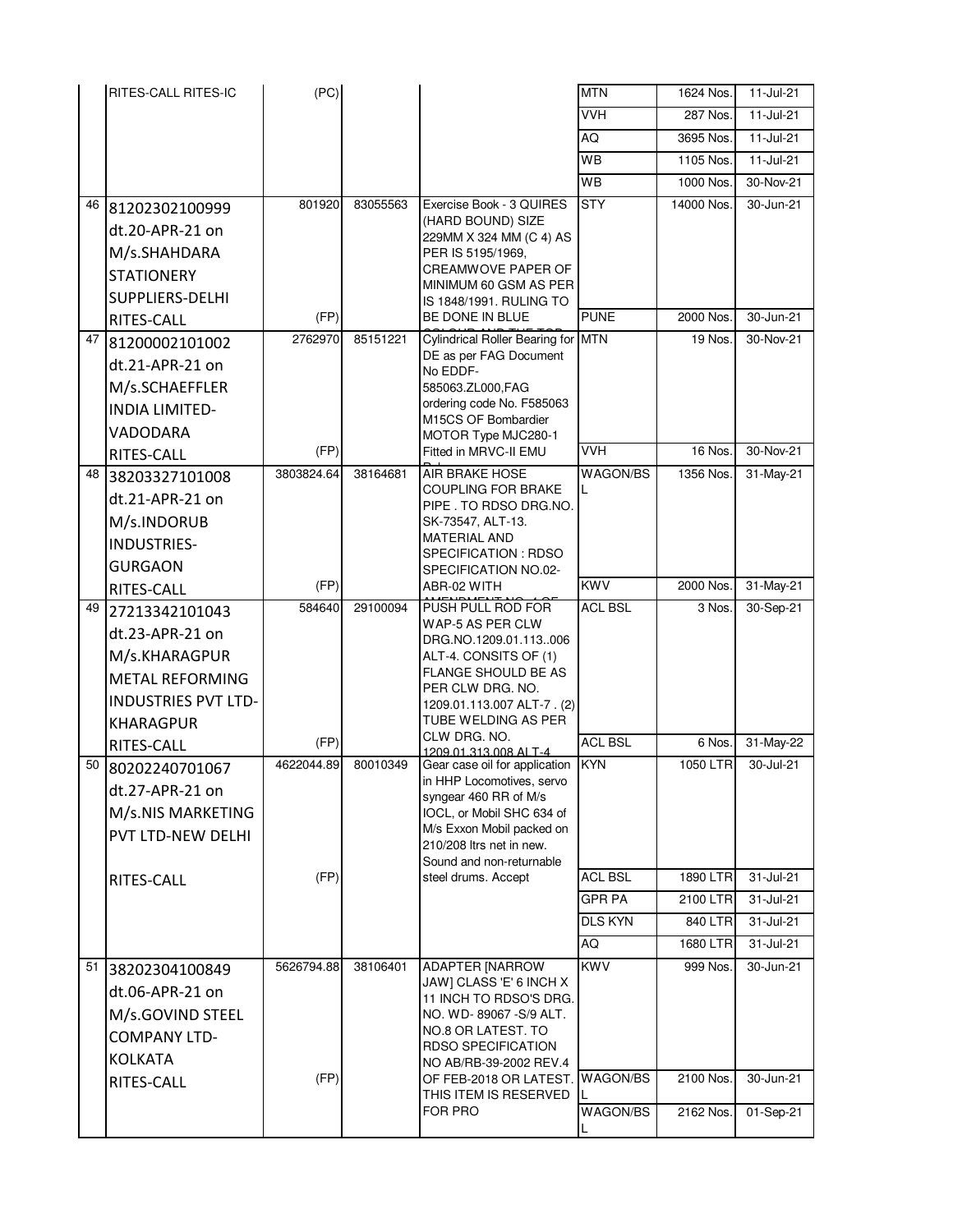| 52 | 10213035200854                            | 730761.12 | 11811870 | Modified discharge valve                                  | <b>CLA</b>     | 96 Nos.   | 06-Oct-21 |
|----|-------------------------------------------|-----------|----------|-----------------------------------------------------------|----------------|-----------|-----------|
|    | dt.06-APR-21 on                           |           |          | assembly to Elgi part no: A-<br>070071, KPC Part No.      |                |           |           |
|    | M/s.TRINITY HOUSE                         |           |          | 096.50.433.50 as per RDSO                                 |                |           |           |
|    | (INDIA) PVT. LTD.-                        |           |          | MP.M1.34 (Rev.00)                                         |                |           |           |
|    | <b>MUMBAI</b>                             |           |          | Feb.2013. Firm's accepted<br>offer - Modified discharge   |                |           |           |
|    | RITES-CALL                                | (FP)      |          | valve assembly to Elgi part n GPR PA                      |                | 115 Nos.  | 06-Oct-21 |
|    | 53 27214649100908                         | 1027780   | 29167978 | ISOLATING COCK 1 1/4"                                     | <b>ACL BSL</b> | 67 Nos.   | 30-Apr-22 |
|    | dt.08-APR-21 on                           |           |          | WITH VENT TYPE AS PER<br><b>FTRTIL PART</b>               |                |           |           |
|    | M/s.FAIVELEY                              |           |          | NO.023007000 OR KBIL                                      |                |           |           |
|    | <b>TRANSPORT RAIL</b>                     |           |          | PART NO.C136292                                           |                |           |           |
|    | <b>TECHNOLOGIES</b>                       |           |          | SUITABLE FOR 3-PHASE<br>LOCO. Accepted offer:             |                |           |           |
|    | <b>INDIA LIMITED-</b>                     |           |          | ISOLATING COCK 1-1/4"                                     |                |           |           |
|    | <b>HOSUR</b>                              |           |          | VENTED to FTRTIL Part<br>Number 023007000.                |                |           |           |
|    | RITES-CALL                                | (FP)      |          |                                                           |                |           |           |
|    | 54 27213927100937                         | 771012    | 29018055 | SET OF AXLE BOX                                           | <b>KYN</b>     | 4 Set     | 30-Sep-21 |
|    | dt.12-APR-21 on                           |           |          | <b>BEARING COMPONENT</b><br>FOR WAG-9 LOCO.ONE            |                |           |           |
|    | M/s.SCHAEFFLER                            |           |          | SET COMPRISING OF 02                                      |                |           |           |
|    | <b>INDIA LIMITED-</b>                     |           |          | ITEMS IN 12 NOS./SET AS<br>PER SKETCH                     |                |           |           |
|    | VADODARA                                  |           |          | NO/ELS/AQ/WAG-9 /                                         |                |           |           |
|    | RITES-CALL                                | (FP)      |          | SK.NO. 0072, REV-01. AS<br>UNDER. (1) LIPPED              | <b>ACL BSL</b> | 5 Set     | 30-Sep-21 |
|    |                                           |           |          | <b>INNER RACER</b>                                        | AQ             | 1 Set     | 30-Sep-21 |
|    | 55 38211012101016                         | 642880    | 30236071 | Bent Coupling Link together<br>with Trunion (L.H.Thread)  | <b>MTN</b>     | 140 Nos.  | 20-Jul-21 |
|    | dt.21-APR-21 on                           |           |          | for Enhanced Capacity                                     |                |           |           |
|    | M/s.RAMKRISHNA                            |           |          | Screw Coupling to RDSO                                    |                |           |           |
|    | <b>FORGINGS LIMITED-</b>                  |           |          | SK-99002 Alt-5, Item Nos. 2<br>and 5.Material and         |                |           |           |
|    | <b>KOLKATA</b>                            |           |          | Specification as per drawing.                             |                |           |           |
|    | RITES-CALL                                | (FP)      |          |                                                           |                |           |           |
| 56 | 90210718101028                            | 585530.75 | 90725062 | ROUNDS STEEL, RIVETS<br><b>STAY BAR FOR</b>               | <b>MMR</b>     | 8750 Kgs. | 31-May-21 |
|    | dt.22-APR-21 on                           |           |          | STRUCTURAL                                                |                |           |           |
|    | M/s.RNVK IRON AND                         |           |          | PURPOSES 20 MM DIA IS                                     |                |           |           |
|    | <b>STEELS PRIVATE</b>                     |           |          | SPCEN. NO.1148/92 or<br>LATEST.                           |                |           |           |
|    | LIMITED-HOWRAH                            |           |          |                                                           |                |           |           |
|    |                                           | (FP)      |          |                                                           |                |           |           |
|    | RITES-CALL                                | 558140    | 29171295 | DRIVER DISPLAY UNIT,                                      | AQ             | 1 Nos.    | 28-Feb-22 |
|    | 57 27214673101041                         |           |          | MODEL NO. HMI-O-10-TS                                     |                |           |           |
|    | dt.23-APR-21 on                           |           |          | DCE 4522, BT PART NO.                                     |                |           |           |
|    | M/s.BOMBARDIER                            |           |          | 3EST000235-7010 FOR BT<br><b>MAKE PROPULSION 3-</b>       |                |           |           |
|    | <b>TRANSPORTATION</b>                     |           |          | PHASE LOCOMOTIVE.                                         |                |           |           |
|    | <b>INDIA PRIVATE</b><br>LIMITED-NEW DELHI |           |          | Accpted offer: HMI-O-10-TS<br>DCE 4522 and part no/id no. |                |           |           |
|    |                                           |           |          | 3EST000235-7010                                           |                |           |           |
|    | RITES-CALL                                | (FP)      |          |                                                           |                |           |           |
|    | 58 80203187101050                         | 7157826.9 | 80090280 | <b>INHIBITED MINERAL</b><br><b>INSULATING</b>             | <b>ACL BSL</b> | 30870 LTR | 30-Jun-21 |
|    | dt.24-APR-21 on                           |           |          | TRANSFORMER OIL AS                                        |                |           |           |
|    | M/s.INDIAN OIL                            |           |          | PER IS: 335:2018 AND                                      |                |           |           |
|    | <b>CORPORATION LTD-</b>                   |           |          | <b>RAILWAYS</b><br><b>REQUIREMENT AS PER</b>              |                |           |           |
|    | <b>MUMBAI</b>                             |           |          | RDSO LETTER NO.TI/ PSI/                                   |                |           |           |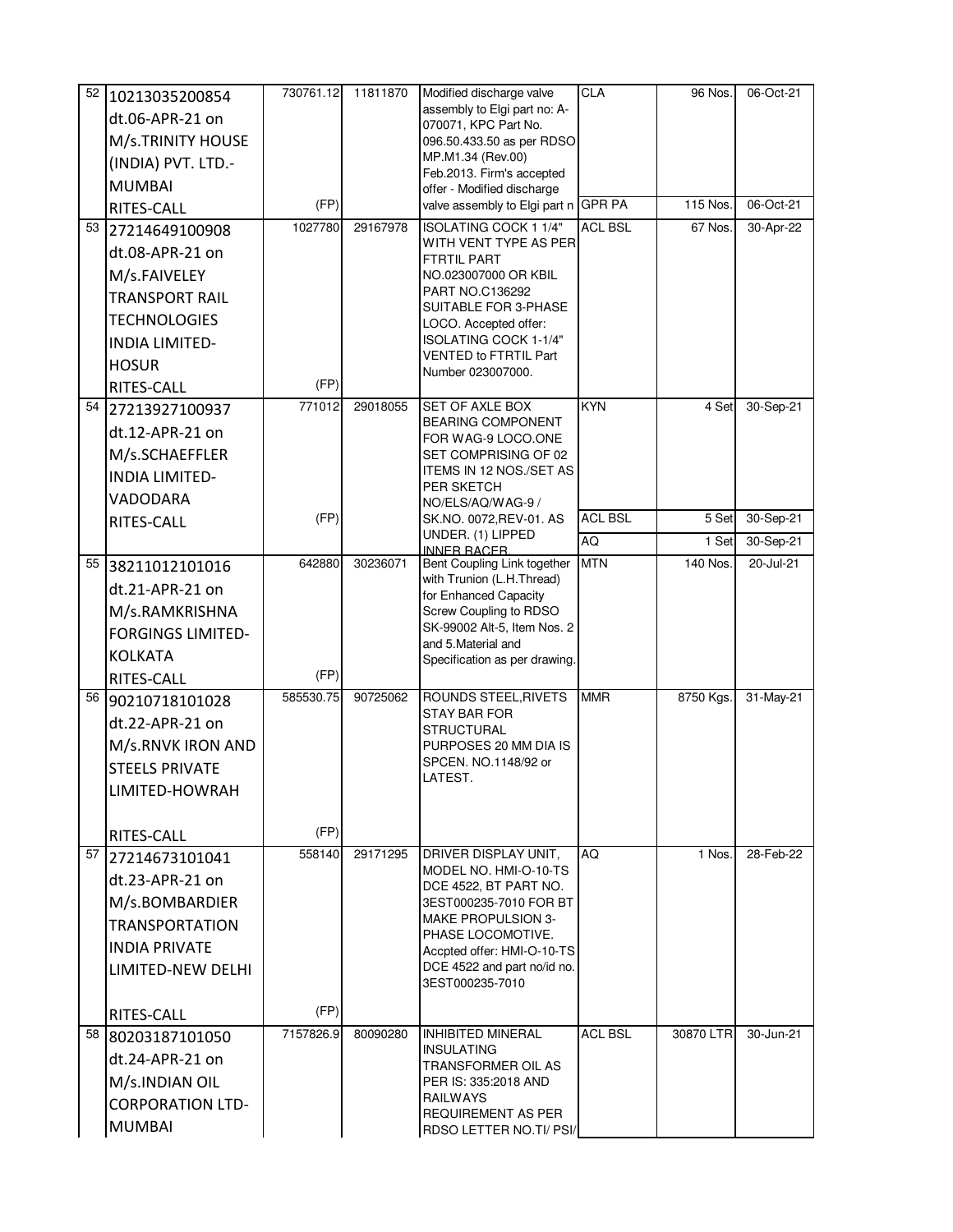|    | RITES-CALL                | (FP)       |          | INSOIL/POLICY/19/01-18                                 | <b>ACL BSL</b> | 30870 LTR   | 30-Sep-21 |
|----|---------------------------|------------|----------|--------------------------------------------------------|----------------|-------------|-----------|
|    |                           |            |          | DATED 26.07.2019                                       | <b>ACL BSL</b> | 30870 LTR   | 31-Dec-21 |
| 59 | 27212006101055            | 530396.16  | 23518900 | ELGI MAKE DISC TYPE                                    | <b>ACL BSL</b> | 18 Nos.     | 31-Oct-21 |
|    | dt.26-APR-21 on           |            |          | <b>COUPLING AS PER ELGI</b><br>PART. NO. 070310410 OR  |                |             |           |
|    | M/s.ALLOY STEEL           |            |          | AS PER DRG NO.01-102-                                  |                |             |           |
|    | COMPANY-DELHI             |            |          | 121 A OF PANESAR MAKE                                  |                |             |           |
|    | RITES-CALL                | (FP)       |          | FOR COMPRESSOR<br>TYPE TRC-1000 MN UG.                 | AQ             | 14 Nos.     | 31-Oct-21 |
| 60 | 80193150701066            | 3326417.64 | 80034810 | Grease for Application on                              | <b>MTN</b>     | 7644 Kgs.   | 31-Jul-21 |
|    | dt.27-APR-21 on           |            |          | Axle Box Cylindrical Roller<br>Bearing of ALCo Diesel  |                |             |           |
|    | M/s.BALMER LAWRIE         |            |          | Locos: SERVOGEM RR-3                                   |                |             |           |
|    | AND COMPANY LTD-          |            |          | (IOC) BALMEROL MULTI-                                  |                |             |           |
|    | <b>CHENNAI</b>            |            |          | GREASE LL-3 (BL & CO.)/<br><b>MAK RR GREASE-3</b>      |                |             |           |
|    |                           |            |          | (BPC)/Lithon-RR3(HPC)                                  |                |             |           |
|    | RITES-CALL                | (FC)       |          | Conforming to RDSO                                     | <b>KYN</b>     | 1820 Kgs.   | 31-Jul-21 |
|    |                           |            |          |                                                        | <b>VVH</b>     | 1820 Kgs.   | 31-Jul-21 |
|    |                           |            |          |                                                        | <b>PR</b>      | 546 Kgs.    | 31-Jul-21 |
|    |                           |            |          |                                                        | <b>ACL BSL</b> | 4550 Kgs.   | 31-Jul-21 |
| 61 | 42201106100845            | 1748033.28 | 31050530 | <b>LATERAL DAMPER FOR</b>                              | <b>VVH</b>     | 33 Nos.     | 30-Jun-21 |
|    | dt.06-APR-21 on           |            |          | SECONDARY AIR SPRING<br><b>SUSPENSION</b>              |                |             |           |
|    | M/s.ESCORTS               |            |          | ARRANGEMENT TO DRG.                                    |                |             |           |
|    | LIMITED-FARIDABAD         |            |          | NO. DC/EMU/M/ASR-0-5-<br>005 ALT- n/6. ITEM NO. 2.     |                |             |           |
|    |                           |            |          | AND GUARANTEE SHALL                                    |                |             |           |
|    | RITES-CALL                | (FP)       |          | BE AS PER CLAUSE 8 OF PR                               |                | 30 Nos.     | 30-Jun-21 |
|    |                           |            |          | <b>RDSO SPECIFICATION C-</b><br>8703 IREV 21           | <b>MTN</b>     | 149 Nos.    | 30-Jun-21 |
| 62 | 42214978100846            | 1182540.8  | 31353344 | 203.2 MM x 95.25 MM [8                                 | <b>KALVA</b>   | 40 Nos.     | 30-Jun-21 |
|    | dt.06-APR-21 on           |            |          | INCH X 3.3/4 INCH] BOGIE<br>MOUNTED AIR BRAKE          |                |             |           |
|    | M/s.PEW                   |            |          | <b>CYLINDER WITH SLACK</b>                             |                |             |           |
|    | <b>ENGINEERING</b>        |            |          | ADJUSTER TO RDSO<br>DRG. NO. SK.81057 ALT-             |                |             |           |
|    | PRIVATE LIMITED-          |            |          | 11ITEM NO.2 WITH                                       |                |             |           |
|    | <b>HOWRAH</b>             |            |          | <b>WORKING STROKE 40</b>                               |                |             |           |
|    | RITES-CALL                | (FP)       |          | MM. THE CYLINDER<br><b>BODY TO RDSO SKETCH</b>         | <b>MTN</b>     | 120 Nos.    | 31-Dec-21 |
| 63 | 90210755D00851            | 3481000    | 90412608 | M.S.Plate 50mm Thick x                                 | <b>MMR</b>     | 500 QTL.    | 31-May-21 |
|    | dt.06-APR-21 on           |            |          | 2500 mm Width x 12000mm<br>length to IS:2062/II E 250  |                |             |           |
|    | M/s.STEEL                 |            |          | <b>GR BO With Furnance</b>                             |                |             |           |
|    | <b>AUTHORITY OF INDIA</b> |            |          | normalizetion with UST as<br>per ASTM A435/A 435 M -   |                |             |           |
|    | LIMITED, MUMBAI           |            |          | 90.                                                    |                |             |           |
|    |                           |            |          |                                                        |                |             |           |
|    | RITES-CALL                | (FP)       |          |                                                        |                |             |           |
| 64 | 75211042100871            | 3133625.7  | 77033115 | Paint enamel synthetic                                 | <b>ACL BSL</b> | $14278$ LTR | 14-Aug-21 |
|    | dt.08-APR-21 on           |            |          | exterior finishing Dark<br>Admirality Grey to ISC:632  |                |             |           |
|    | M/s.PUSHKER PAINT         |            |          | to ICF/MD/Spec/045 Issue                               |                |             |           |
|    | <b>INDUSTRIES-</b>        |            |          | status 02 Rev. 03 except<br>clause C3 of IS:8662/2004. |                |             |           |
|    | <b>LUCKNOW</b>            |            |          | Wet opacity 22 sq.M/Per Ltr.                           |                |             |           |
|    | RITES-CALL                | (FP)       |          | packing in 20 Ltrs                                     | <b>ACL BSL</b> | 14277 LTR   | 30-Jun-22 |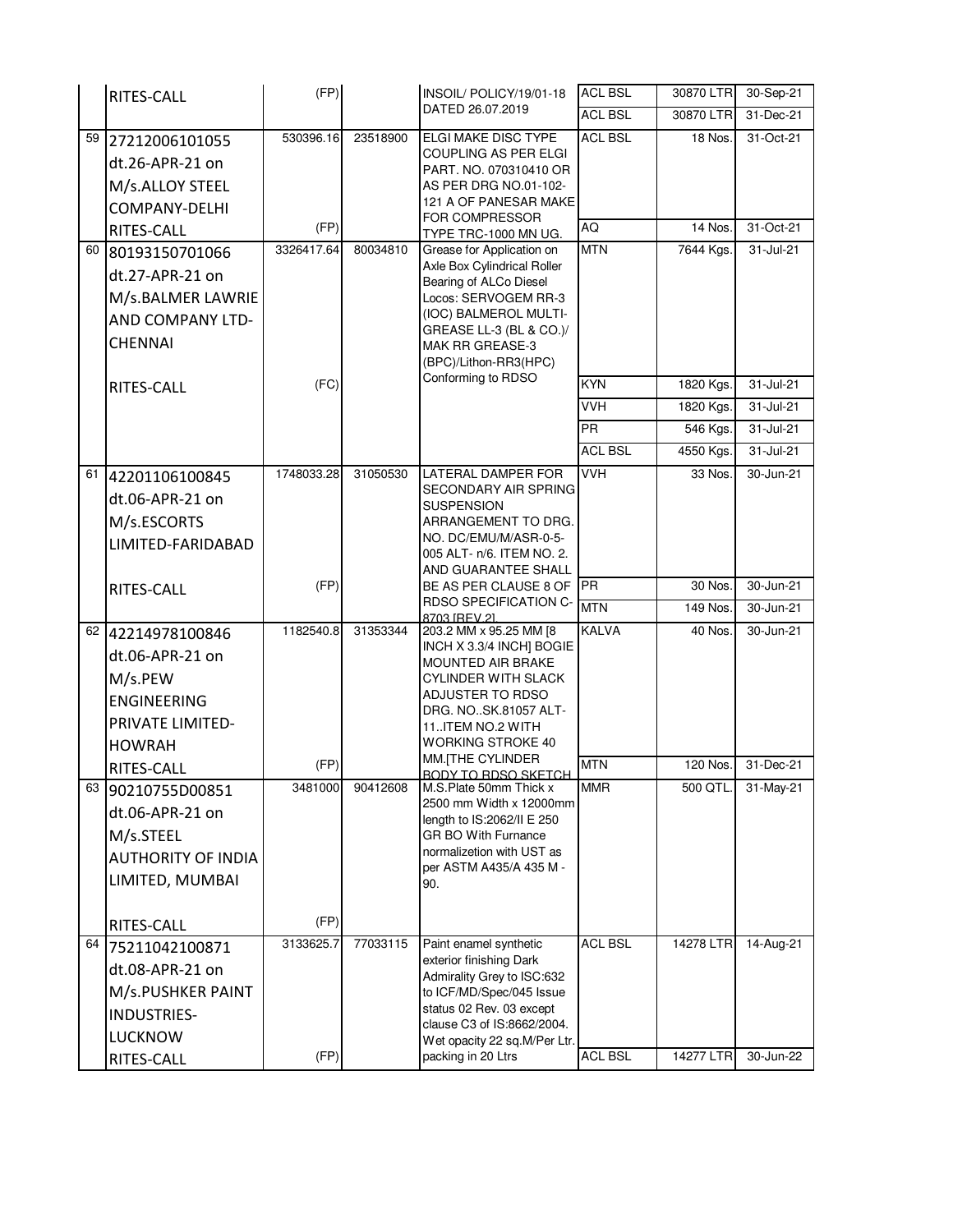| 65 | 75211045100939          | 4062109.89 | 77033255 | <b>Enamel Synthetic Exterior</b>                       | <b>MTN</b>     | 11352 LTR | 31-Dec-22 |
|----|-------------------------|------------|----------|--------------------------------------------------------|----------------|-----------|-----------|
|    | dt.12-APR-21 on         |            |          | Brushing/Finishing White to<br>ICF Specification No.   |                |           |           |
|    | M/s.ADVANCE             |            |          | ICF/MD/Spec.-045 issue                                 |                |           |           |
|    | <b>PAINTS PRIVATE</b>   |            |          | Status-02 Revision-03 with                             |                |           |           |
|    | LIMITED-MUMBAI          |            |          | Amdt-01 and IS:8662/2004<br>except clause C-3. Packing |                |           |           |
|    | RITES-CALL RITES-IC     | (FP)       |          | in 20 Ltrs new non-ret                                 | <b>MTN</b>     | 11352 LTR | 30-Jun-22 |
|    |                         |            |          |                                                        | <b>ACL BSL</b> | 11644 LTR | 31-Jul-21 |
|    |                         |            |          |                                                        | <b>SUR</b>     | 672 LTR   | 31-Jul-21 |
| 66 | 27211243100970          | 1555456    | 25040698 | SPRING PAD (HAPPY                                      | <b>KYN</b>     | 150 Nos.  | 30-Apr-22 |
|    | dt.15-APR-21 on         |            |          | PAD) FOR WAG/5 LOCO.                                   |                |           |           |
|    | M/s.BALAJI RUBBER       |            |          | DRG.NO. SKVL-323.<br>ALT.1.                            |                |           |           |
|    | <b>FACTORY-PUNE</b>     |            |          |                                                        |                |           |           |
|    |                         |            |          |                                                        |                |           |           |
|    | RITES-CALL              | (FP)       |          |                                                        | <b>ACL BSL</b> | 1130 Nos. | 30-Apr-22 |
|    | 67 27211243100971       | 1555456    | 25040698 | SPRING PAD (HAPPY                                      | <b>KYN</b>     | 150 Nos.  | 30-Apr-22 |
|    | dt.15-APR-21 on         |            |          | PAD) FOR WAG/5 LOCO.<br>DRG.NO. SKVL-323.              |                |           |           |
|    | M/s.BASANT RUBBER       |            |          | ALT.1. Accepted offer:                                 |                |           |           |
|    | <b>FACTORY PVT LTD-</b> |            |          | Basant Brand.                                          |                |           |           |
|    | <b>MUMBAI</b>           |            |          |                                                        |                |           |           |
|    | RITES-CALL              | (FP)       |          |                                                        | <b>ACL BSL</b> | 1130 Nos. | 30-Apr-22 |
|    | 68 27212006101076       | 3171840    | 23518900 | ELGI MAKE DISC TYPE                                    | <b>ACL BSL</b> | 28 Nos.   | 30-Apr-22 |
|    | dt.28-APR-21 on         |            |          | COUPLING AS PER ELGI                                   |                |           |           |
|    | M/s.SABER DAIS          |            |          | PART. NO. 070310410 OR<br>AS PER DRG NO.01-102-        |                |           |           |
|    | <b>COMPRESSION</b>      |            |          | 121 A OF PANESAR MAKE                                  |                |           |           |
|    | LIMITED-KAITHAL         |            |          | FOR COMPRESSOR<br>TYPE TRC-1000 MN UG.                 |                |           |           |
|    | RITES-CALL              | (FP)       |          | Accepted offer: As per firms ACL BSL                   |                | 50 Nos.   | 31-Oct-21 |
|    |                         |            |          | offer.                                                 | <b>ACL BSL</b> | 50 Nos.   | 31-Jan-22 |
|    | 69 42214984101077       | 1763082.72 | 31355146 | Set of Must Change Items                               | <b>SNPD</b>    | 8448 Set  | 30-Jul-21 |
|    | dt.28-APR-21 on         |            |          | for 203 mm Bogie Mounted                               |                |           |           |
|    | M/s.KOLLEY              |            |          | Air Brake Cylinder to Drg.<br>No. RDSO SK-81200 Alt-5  |                |           |           |
|    | <b>ENTERPRISE-</b>      |            |          | as per SKETCH No.                                      |                |           |           |
|    | <b>HOWRAH</b>           |            |          | EMU/MTN/BE/52 (One Set<br>consists of 11 Items with a  |                |           |           |
|    | RITES-CALL              | (FP)       |          | total of 14 Nos. per Set).                             | <b>MTN</b>     | 16539 Set | 31-Aug-21 |
|    | 70 80213001201089       | 6359040    | 92111002 | HIGH SPEED DIESEL OIL                                  | <b>DLS KYN</b> | 36000 LTR | 31-Mar-22 |
|    | dt.29-APR-21 on         |            |          | [HSD] CONFIRMING TO                                    |                |           |           |
|    | M/s.RELIANCE            |            |          | IS:1460 [LATEST<br>REVISION]. NOTE: The                |                |           |           |
|    | <b>INDUSTRIES LTD-</b>  |            |          | supply of products will be                             |                |           |           |
|    | <b>NAVI MUMBAI</b>      |            |          | subject to<br>deviations/relaxations as                |                |           |           |
|    | RITES-CALL              | (FP)       |          | may be authorised by                                   | <b>DLS KYN</b> | 60000 LTR | 31-Mar-23 |
| 71 | 80212234100813          | 4367640.2  | 80010246 | AXLE GEAR OIL SHELL                                    | <b>VVH</b>     | 2090 LTR  | 30-Jun-21 |
|    | dt.01-APR-21 on         |            |          | SPIRAX S2A85 W-140 OF<br>M/s. SHELL INDIA              |                |           |           |
|    | M/s.UNITED SALES        |            |          | MARKETS PVT. LTD. IN                                   |                |           |           |
|    | <b>AND SERVICES-</b>    |            |          | 209 LTRS. PACKING.                                     |                |           |           |
|    | <b>KORBA</b>            |            |          |                                                        |                |           |           |
|    | RITES-CALL              | (FC)       |          |                                                        | <b>VVH</b>     | 4180 LTR  | 31-Dec-21 |
|    |                         |            |          |                                                        | KALVA          | 1045 LTR  | 30-Jun-21 |
|    |                         |            |          |                                                        | <b>KALVA</b>   | 1045 LTR  | 31-Dec-21 |
|    |                         |            |          |                                                        |                |           |           |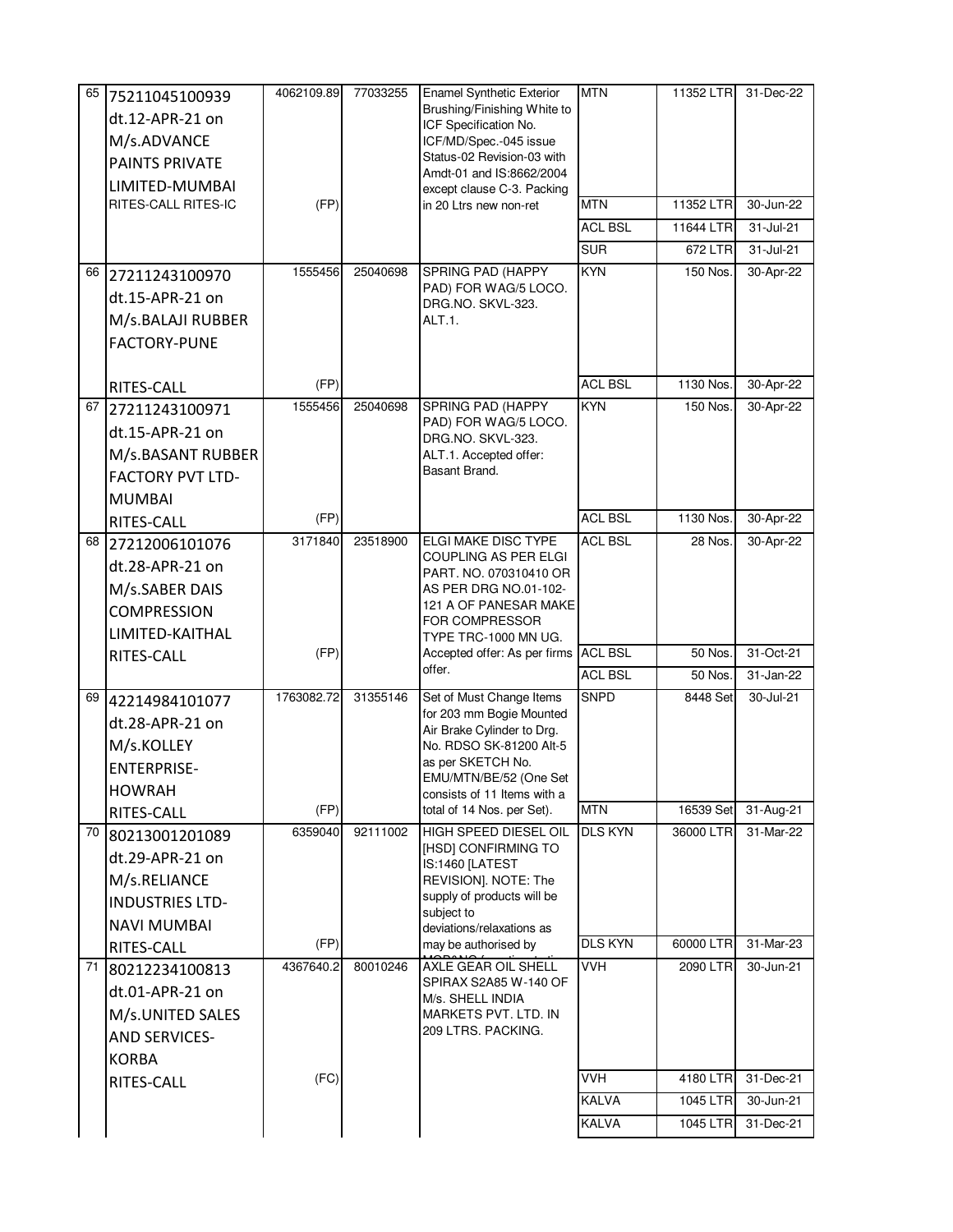|      |                                                                                                                     |                   |          |                                                                                                                                                                                                                     | <b>SNPD</b>                     | 4807 LTR            | 30-Jun-21              |
|------|---------------------------------------------------------------------------------------------------------------------|-------------------|----------|---------------------------------------------------------------------------------------------------------------------------------------------------------------------------------------------------------------------|---------------------------------|---------------------|------------------------|
|      |                                                                                                                     |                   |          |                                                                                                                                                                                                                     | <b>SNPD</b>                     | 2926 LTR            | 31-Dec-21              |
| 72   | 27214664100889<br>dt.08-APR-21 on<br>M/s.ADVANCED RAIL<br><b>CONTROLS PRIVATE</b><br>LIMITED-BANGALORE              | 2086240           | 29170084 | MVB based Graphical Driver AQ<br>Display Unit 10.4" to CLW<br>Specification No.<br>CLW/ES/3/0487 Alt.-C or<br>latest. Accepted offer: As<br>per firms technical offer.                                              |                                 | 3 Nos.              | 30-Apr-22              |
|      | RITES-CALL                                                                                                          | (FP)              |          |                                                                                                                                                                                                                     | AQ                              | 5 Nos.              | 31-Jul-21              |
| 73   | 38202170100973<br>dt.16-APR-21 on<br>M/s.MELBROW<br><b>ENGINEERING</b><br><b>WORKS PVT. LTD.-</b><br><b>KOLKATA</b> | 952000            | 38107132 | <b>KIT FOR CASNUB BOGIE</b><br>LINERS, CONSISTING OF<br>2 ITEMS. [1] SIDE FRAME<br><b>FRICTION LINER, TO</b><br>RDSO DRG. NO. SK-69594<br>ALT-36. ITEM NO. 7,<br>QUANTITY 1 NO/SET. [2]<br><b>BOLSTER LINER, TO</b> | <b>KWV</b>                      | 600 Set             | 16-Oct-21              |
|      | RITES-CALL                                                                                                          | (FP)              |          | RDSO DRG. NO. SK-77578 KWV<br>ALT-6, IT                                                                                                                                                                             |                                 | 600 Set             | 16-Oct-21              |
|      |                                                                                                                     |                   |          |                                                                                                                                                                                                                     | <b>KWV</b>                      | 500 Set             | 16-Oct-21              |
| 74   | 56211051100481<br>dt.18-APR-21 on<br>M/s.SOURAV<br><b>ENGINEERING</b><br><b>WORKS-HOWRAH</b><br>RITES-CALL RITES-IC | 543200<br>(FC)    | 25920030 | <b>SET OF CROSS BAR</b><br><b>ASSEMBLY FOR</b><br>SMOOTHING REACTOR<br>SL-30/42, ONE SET<br>CONSIST OF 02<br>ASSEMBLY 04 NOS. (1)<br>CLW DRG. NO.<br>2TWD.073.020 ALT-14                                            | <b>ACL BSL</b>                  | 20 Nos.             | 03-Jun-21              |
|      | 75 90213070701007<br>dt.21-APR-21 on<br>M/s.Secretary<br>(Stores), Railway<br>Board, New Delhi<br>RITES-CALL        | 7068200<br>(FP)   | 90525358 | Mild Steel Sheet 3.15 x 1250 ACL BSL<br>x 4500 to the Specification<br>IS:1079:2009 Grade HR1<br>Cu as per Specn. IS:<br>1079/2009                                                                                  | <b>KWV</b>                      | 695 QTL<br>259 QTL. | 21-Apr-23<br>21-Apr-23 |
|      |                                                                                                                     |                   |          |                                                                                                                                                                                                                     | <b>MTN</b>                      | 244 QTL             | 21-Apr-23              |
| 76 I | 18212077101023<br>dt.21-APR-21 on<br>M/s.TRINITY HOUSE<br>(INDIA) PVT. LTD.-<br><b>MUMBAI</b><br>RITES-CALL         | 735216.65<br>(FP) | 17380212 | VALVE ASSLY HP<br>SUCTION TO EMD PART<br>NO 9319946 FOR<br>COMPRESSOR MODEL<br>NO. WLNA9BB (THIS<br><b>ITEM IS PART OF WATER</b><br>COOLED COMPRESSOR).<br>Accepted Offer: ELGI                                     | <b>GPR PA</b><br><b>DLS KYN</b> | 20 Nos.<br>7 Nos.   | 31-Oct-21<br>31-Oct-21 |
| 77   | 75212078101029                                                                                                      | 3343200           | 75403043 | <b>VINYL COATED</b>                                                                                                                                                                                                 | <b>MTN</b>                      | 15000 MTR           | 30-May-21              |
|      | dt.23-APR-21 on<br>M/s.PREMIER<br>POLYFILM LTD.-<br><b>BULAND SHAHAR</b><br>RITES-CALL                              | (PC)              |          | <b>UPHOLSTERY FABRIC</b><br>[LEATHER LIKE] FOR<br>COACHING STOCK TO<br>SPECN. NO.<br>RDSO/2008/CG-07 WITH<br>AMENDMENT SLIP NO. 05<br>OF AUGUST 2016 &                                                              |                                 |                     |                        |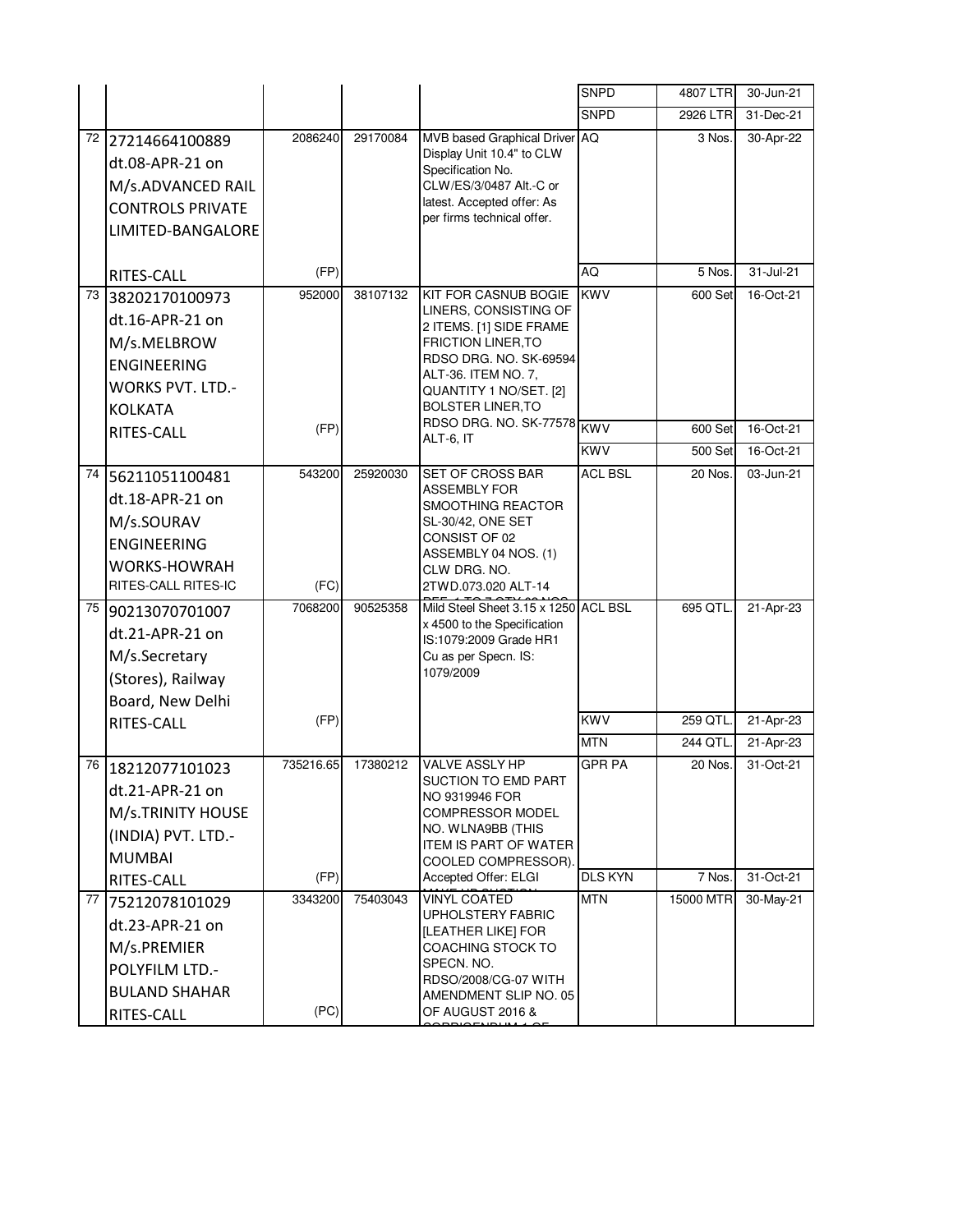| 78   | 80213147101059           | 2458176    | 80031365 | Grease for Application on                              | <b>ACL BSL</b> | 9000 Kgs. | 31-May-21        |
|------|--------------------------|------------|----------|--------------------------------------------------------|----------------|-----------|------------------|
|      | dt.27-APR-21 on          |            |          | Traction Motor Gear case of<br>ALCo Diesel Locos:      |                |           |                  |
|      | M/s.BALMER LAWRIE        |            |          | SERVOCOAT 170-T                                        |                |           |                  |
|      | AND COMPANY LTD-         |            |          | (IOC)/BLUE COAT-3 (BL &                                |                |           |                  |
|      | <b>CHENNAI</b>           |            |          | CO.)/MAK CAMEX<br>COMPOUND-(G)                         |                |           |                  |
|      |                          |            |          | (BPC)/Balmerol prototrac                               |                |           |                  |
|      | RITES-CALL               | (PC)       |          | lube of (M/s BL & co.).                                | CLA            | 1000 Kgs. | 31-May-21        |
|      |                          |            |          | Accepte                                                | <b>DLS KYN</b> | 6000 Kgs. | 31-May-21        |
| 79 I | 75211028101062           | 1646116.99 | 77034454 | <b>Enamel Synthetic Exterior</b>                       | <b>MTN</b>     | 6984 LTR  | 30-Aug-21        |
|      | dt.27-APR-21 on          |            |          | Brushing/Finishing BLACK<br>to ICF Specification No.   |                |           |                  |
|      | M/s.RAHUL PAINTS-        |            |          | ICF/MD/Spec-045 Issue                                  |                |           |                  |
|      | <b>LUCKNOW</b>           |            |          | Status-02 Rev-03 with Amdt.                            |                |           |                  |
|      | RITES-CALL               | (FP)       |          | 01 and IS:8662/2004, 2nd<br>Revision (Reaffirmed 2019) | <b>MTN</b>     | 6983 LTR  | 31-Mar-22        |
|      |                          |            |          | except clause C-3. Pa                                  | <b>ACL BSL</b> | 2953 LTR  | 30-Aug-21        |
|      |                          |            |          |                                                        | <b>ACL BSL</b> | 2952 LTR  | 31-Mar-22        |
|      | 80 81201050101064        | 1482987.42 | 85019744 | SINGLE ROW DEEP                                        | <b>KYN</b>     | 107 Nos.  | 27-Feb-22        |
|      | dt.27-APR-21 on          |            |          | GROOVE BALL BEARING<br>SKF 6312 Z C-3 OR               |                |           |                  |
|      | M/s.R K                  |            |          | SIMILAR RDSO                                           |                |           |                  |
|      | <b>ENGINEERING</b>       |            |          | APPROVED BRANDS FOR                                    |                |           |                  |
|      | <b>CORPORATION-</b>      |            |          | AUXILIARY MACHINE<br>BEARING INCLUDING 3-              |                |           |                  |
|      | <b>MUMBAI</b>            |            |          | PHASE LOCOMOTIVE                                       |                |           |                  |
|      | RITES-CALL               | (FP)       |          | AND EMU. THIS ITEM IS<br><b>RESTRICTED FOR</b>         | <b>AQ</b>      | 1462 Nos. | 27-Feb-22        |
| 81   | 43201200100847           | 3465022.8  | 45110104 | ALTERNATOR PULLEY, 4                                   | <b>MTN</b>     | 300 Nos.  | 30-Jun-21        |
|      | dt.06-APR-21 on          |            |          | GROOVE, TO RDSO DRG.<br>No. SKEL/3882 (REV.2)          |                |           |                  |
|      | M/s.PRESSTECH            |            |          | AND RDSO SPECN. No.                                    |                |           |                  |
|      | <b>INDIA PRIVATE</b>     |            |          | ELPS/SPEC/TL/13                                        |                |           |                  |
|      | LIMITED-MUMBAI.          |            |          | [MARCH 98].                                            |                |           |                  |
|      | RITES-CALL RITES-IC      | (FC)       |          |                                                        |                |           |                  |
|      | 82 27213755100921        | 1846275.2  | 23842258 | <b>CONTROL PANEL</b>                                   | <b>ACL BSL</b> | 10 Nos    | 31-May-22        |
|      | dt.09-APR-21 on          |            |          | COMPLETE (ZSM<br>PANEL)TO M/S. ADTRANZ                 |                |           |                  |
|      | M/s.RIVER                |            |          | PT. NO. S-39 DRG. NO.                                  |                |           |                  |
|      | <b>ENGINEERING PVT</b>   |            |          | SWT-035002 R-1 SPARE<br>FOR AIR MOTOR OF TAP           |                |           |                  |
|      | <b>LTD-GREATER NOIDA</b> |            |          | CHANGER NO.32.                                         |                |           |                  |
|      |                          |            |          |                                                        |                |           |                  |
|      | RITES-CALL               | (FP)       |          |                                                        |                |           |                  |
|      | 83 42210037100935        | 751800     | 35750250 | RUBBER SANDWICH                                        | <b>MTN</b>     | 30 Set    | $31 -$ Jul- $21$ |
|      | dt.12-APR-21 on          |            |          | UNIT OF M/S SIEMENS<br>TRACTION MOTOR TYPE             |                |           |                  |
|      | M/s.BASANT RUBBER        |            |          | 1TB2022 OTA 03 AS PER                                  |                |           |                  |
|      | <b>FACTORY PVT LTD-</b>  |            |          | DRG NO WR /MX/EL-1926-<br>2 /AC-DC-TM269.              |                |           |                  |
|      | <b>MUMBAI</b>            |            |          |                                                        |                |           |                  |
|      | RITES-CALL               | (FP)       |          |                                                        |                |           |                  |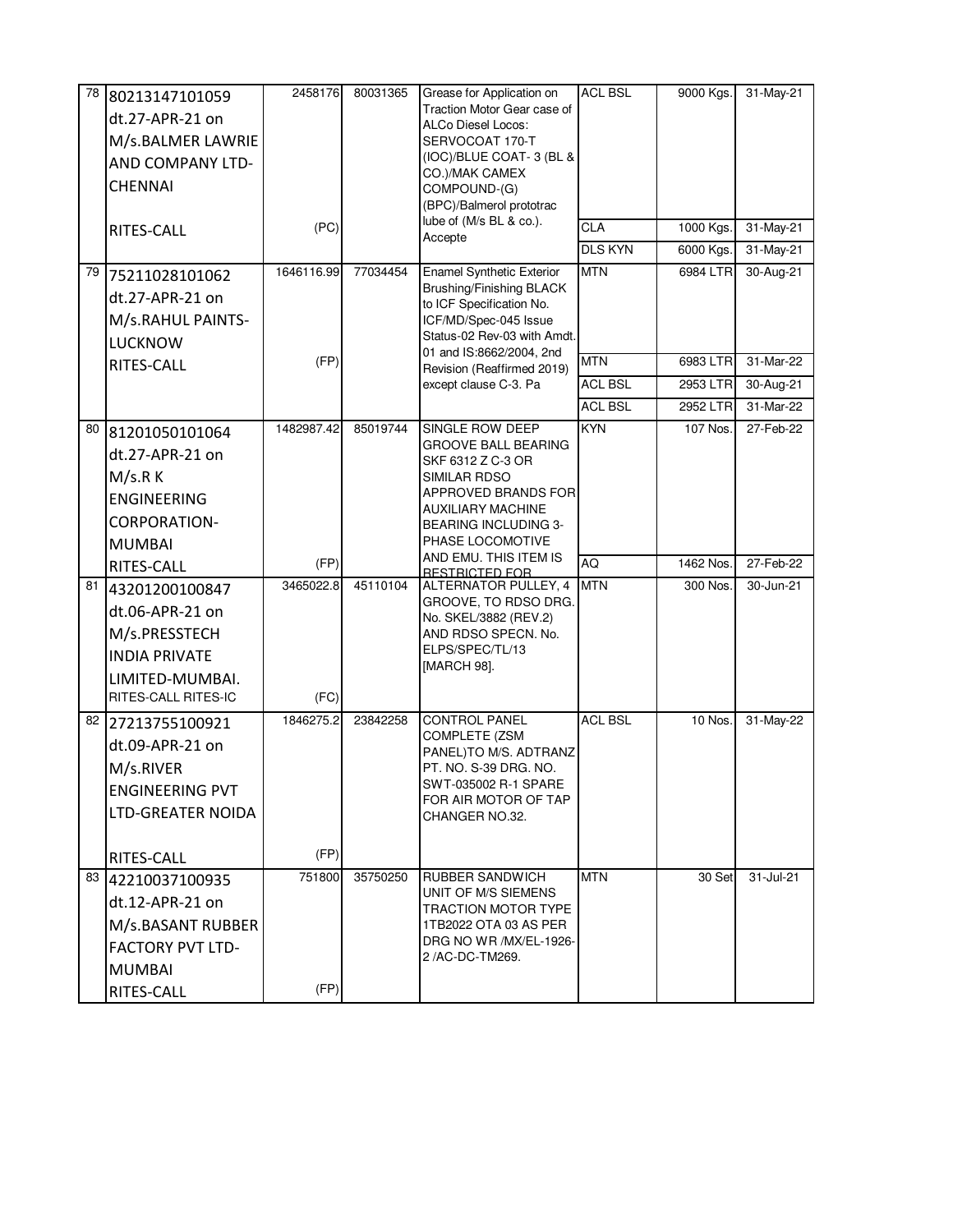| 84 I | 27203415100948           | 795916.8   | 23964248 | SERVO MOTOR ASSLY.                                    | <b>ACL BSL</b> | 168 Nos. | 30-Apr-22 |
|------|--------------------------|------------|----------|-------------------------------------------------------|----------------|----------|-----------|
|      | dt.15-APR-21 on          |            |          | TYPE TCP-3421.25, 2M to<br>CLW DRG. NO.               |                |          |           |
|      | M/s.ORIENTAL FIBRE       |            |          | 2TWD.112.025 ALT-6                                    |                |          |           |
|      | <b>AND ENGINEERING</b>   |            |          | WITH PART DRGS.                                       |                |          |           |
|      | INDUSTRIES-              |            |          |                                                       |                |          |           |
|      | <b>KOLKATA</b>           |            |          |                                                       |                |          |           |
|      |                          |            |          |                                                       |                |          |           |
|      | RITES-CALL               | (FP)       |          |                                                       |                |          |           |
|      | 85 27211017100974        | 1777440    | 25949720 | Modified Rocker Ring Assly. ACL BSL                   |                | 30 Nos.  | 30-Jun-22 |
|      | dt.16-APR-21 on          |            |          | Complete for Hitachi T.M.<br>type HS-15250A as per    |                |          |           |
|      | M/s.MICA MOLD-           |            |          | DRG. Nos. (1)                                         |                |          |           |
|      | <b>JAMSHEDPUR</b>        |            |          | ELW/BSL/1/WAG5/150.061                                |                |          |           |
|      | RITES-CALL               | (FP)       |          | except item no. 2 and 9. (2)<br>ELW/BSL/WAG           |                |          |           |
|      | 86 38203382101044        | 5913600    | 33501427 | Standardized Brake Disc for                           | <b>MTN</b>     | 50 Nos.  | 23-Aug-21 |
|      | dt.23-APR-21 on          |            |          | LHB Coaches to RDSO<br>Specification No.              |                |          |           |
|      | M/s.KNORR-BREMSE         |            |          | RDSO/2017/CG-02.                                      |                |          |           |
|      | INDIA PVT. LTD.-         |            |          | SIMILAR TO KBI DRG. NO.                               |                |          |           |
|      | PALWAL                   |            |          | C169514/1 AND PART NO.<br>II85351/1990. This item is  |                |          |           |
|      | RITES-CALL               | (FP)       |          | restricted for procurement                            | PR             | 30 Nos.  | 23-Aug-21 |
|      | 87 81212071101061        | 1675137.44 | 85908368 | Cone Roller and Cage Assly.                           | <b>KWV</b>     | 422 Nos. | 15-Oct-21 |
|      | dt.27-APR-21 on          |            |          | for CTRB CL-'E'[6 INCH X                              |                |          |           |
|      | M/s.SAROJ                |            |          | 11 INCH] for Freight stock,<br>22.3/22.9 T Axle Load, |                |          |           |
|      | <b>ENTERPRISE-</b>       |            |          | Make: Timken India Ltd. Part                          |                |          |           |
|      | <b>MUMBAI</b>            |            |          | No. HM-129848. Other<br>Technical requirements        |                |          |           |
|      | RITES-CALL               | (FP)       |          | conforming to STR No. A                               |                |          |           |
|      | 88 38211859701082        | 35449335   | 33501889 | Non-Asbestos Based                                    | <b>MTN</b>     | 115 Set  | 29-Jul-23 |
|      | dt.29-APR-21 on          |            |          | Organic Brake Pad, 400                                |                |          |           |
|      | M/s.ICF Headquartes,     |            |          | sq.cm. and 35 mm<br>thickness in two halves (one      |                |          |           |
|      | Chennai                  |            |          | RH & one LH) of 200 sq.cm.                            |                |          |           |
|      |                          |            |          | each for LHB coaches as<br>per RDSO Specification No. |                |          |           |
|      | RITES-CALL               | (FP)       |          | RDSO/2013/CG-01, Amdt-1 LTT                           |                | 5964 Set | 29-Oct-21 |
|      |                          |            |          | of Sept-2                                             | LTT            | 8946 Set | 29-Jul-23 |
|      |                          |            |          |                                                       | <b>PR</b>      | 152 Set  | 29-Oct-21 |
|      |                          |            |          |                                                       | <b>PR</b>      | 228 Set  | 29-Jul-23 |
|      |                          |            |          |                                                       | <b>PUNE</b>    | 1271 Set | 29-Jul-23 |
|      |                          |            |          |                                                       | <b>NGP</b>     | 2600 Set | 29-Oct-21 |
| 89   | 75211118101084           | 3844357.4  | 77900091 | SET OF PU PAINTS FOR                                  | <b>MTN</b>     | 214 Set  | 31-Jul-21 |
|      | dt.29-APR-21 on          |            |          | <b>EMU MUTP PHASE-II</b><br>COACHES ONE SET           |                |          |           |
|      | M/s.RISHAV               |            |          | CONSISTS FOUR ITEMS                                   |                |          |           |
|      | <b>ELECTRODE PRIVATE</b> |            |          | WITH TWO PACK 1) RAL-                                 |                |          |           |
|      | LIMITED-KOLKATA          |            |          | 9018 PU PAPYRUS<br>WHITE METALLIC FINISH              |                |          |           |
|      |                          |            |          | QTY/SET 15 LTRS 2) RAL-                               |                |          |           |
|      | RITES-CALL               | (FP)       |          | 4008 PU SIGNAL VIOLET                                 | <b>SNPD</b>    | 280 Set  | 31-Jul-21 |
|      |                          |            |          | METALLIC FINISH OTY/S                                 |                |          |           |